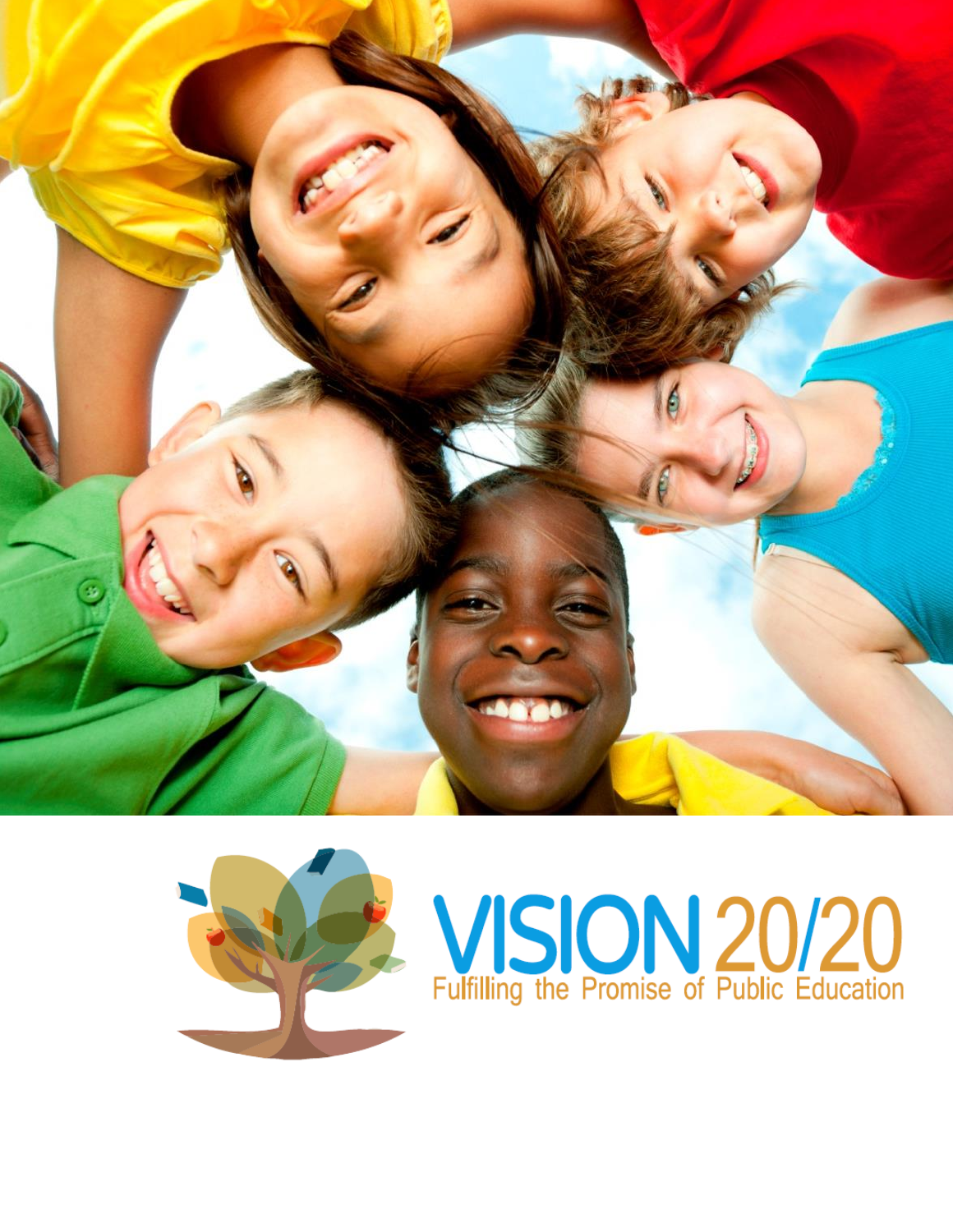## VISION 20/20

### **L E T T E R F R O M T H E V I S I O N 2 0 / 2 0 P A R T N E R S**

Education is an investment in our children's future, our state's future, and our nation's future. It is our responsibility as educators to reflect upon the current state of education in Illinois and take action to create an education system that meets the needs of all students.

Many times statewide organizations are better known for what they oppose rather than those things for which they stand. In November 2012, the Illinois Association of School Administrators (IASA) initiated a visioning process in partnership with the Illinois Principals Association (IPA), the Illinois Association of School Business Officials (IASBO), the Illinois Association of School Boards (IASB), the Superintendents' Commission for the Study of Demographics and Diversity (SCSDD), and the Illinois Association of Regional Superintendents of Schools (IARSS) to unite the education community and to develop a long-range blueprint for improving public education in Illinois. Together we stand for excellence in education for all Illinois children.

Education reform policies have created a divisive relationship between educators and policymakers. Blaming teachers and education leaders is not a solution to the challenges that education faces in our state. We are all part of the system and need to work in partnership to conquer these challenges to create meaningful and lasting change.

Vision 20/20's policy platform reflects educators from across the state and is representative of opinions from the southern tip of Illinois through the northern Chicago suburbs. Although the City of Chicago operates under a separate school code, they face many similar challenges. This vision is the result of input from over 3,000 key stakeholders, discussions with field experts, and a review of current literature on best practices.

Conscious that no single legislative attempt at school improvement can be developed, implemented, or find success without the support, devotion, and hard work of all stakeholders, Vision 20/20 asks not just for state action, but also for local action and the support of educators across the state to **fulfill the promise of public education**. On behalf of the over two million schoolchildren in Illinois, we challenge the State Legislature, the Governor, and all stakeholders to take action.

Our organizations contributed their time, insight, and advocacy to the Vision 20/20 process. Together, we are committed to supporting and promoting the priorities of this vision.

Brent Clark

**Brent Clark, Ph.D.** Executive Director *Illinois Association of School Administrators (IASA)*

atrece

**Patricia Dal Santo** President Illinois Association of Regional Superintendents of Schools (IARSS)

**Michael A. Jacoby, Ed.D.** Executive Director *Illinois Association of School Business Officials (IASBO)*

**Roger L. Eddy** Executive Director *Illinois Association of School Boards (IASB)*

**Jason Leahy** Executive Director *Illinois Principals Association (IPA)*

**Creg Williams, Ed.D.** President *Superintendents' Commission for the Study of Demographics and Diversity (SCSDD)*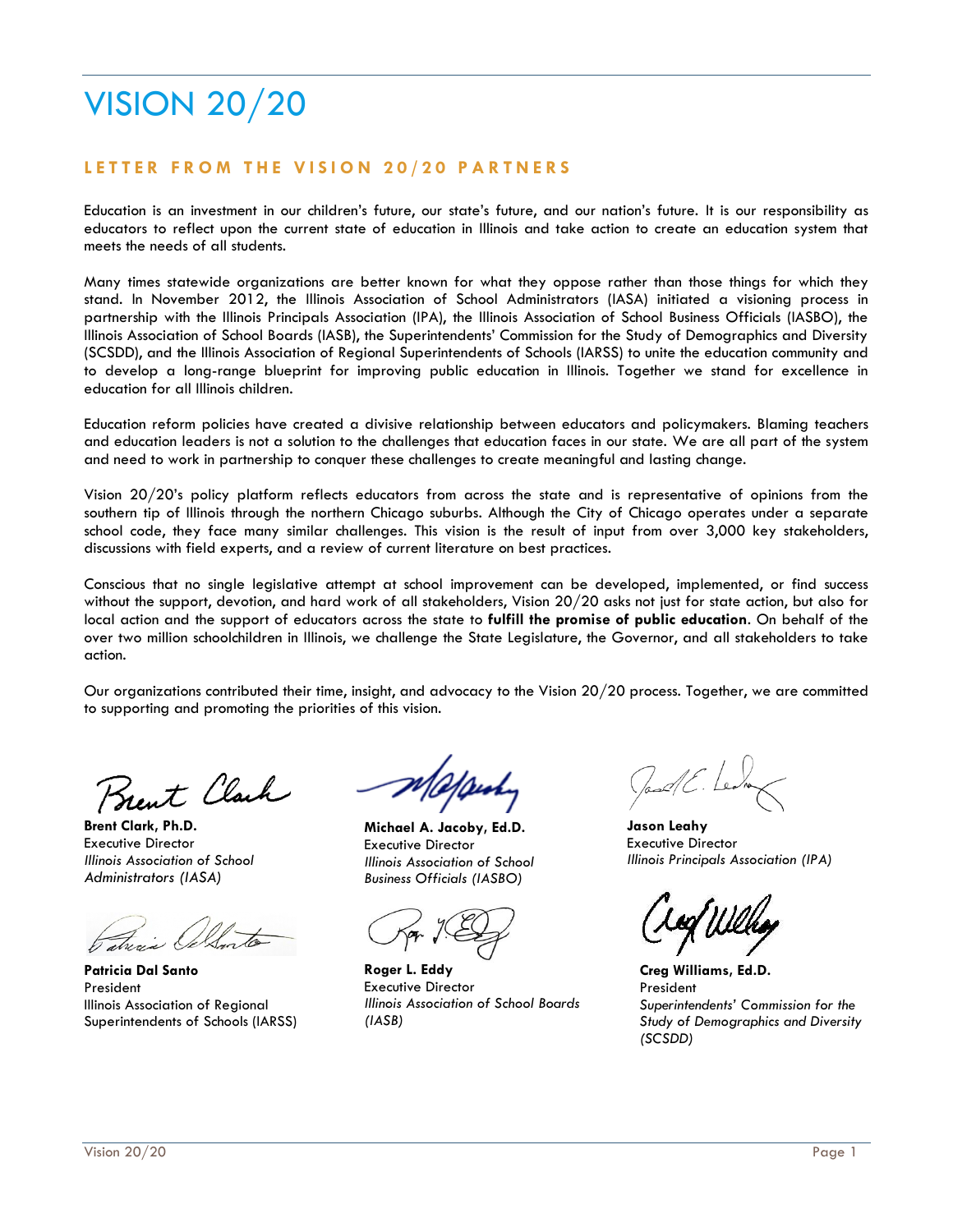## TABLE OF CONTENTS

- **Letter from the Vision 20/20 Partners**
- **Table of Contents**
- **Our Vision**
- **Vision 20/20 Process**

### **The State of Illinois Education**

- Illinois Public Education Outperforms National Averages
- Large Inequities in Education Exist
- Illinois Performs Well on College and Career Indicators
- Achievement Gap Exacerbated by Illinois' Funding System

### **From Vision to Action**

### **Highly Effective Educators**

- Recruit and Retain High-Impact Educators
- Provide Relevant Professional Development

### **21st Century Learning**

- 14 Develop the "Whole Child"
- 14 Preserve Instructional Time
- 15 Invest in Early Childhood Education
- Link Students to College and Careers
- Expand Equity in Technology Access

### **Shared Accountability**

- Expand Educator Role and Responsibility in State Governance
- 17 Implement a Differentiated Accountability System
- Restructure Mandates

### **Equitable and Adequate Funding**

- Fund Education Based on Local Need
- 20 Stabilize State Funding for Education
- Enhance District Flexibility to Increase Financial Efficiency

### **Moving Forward**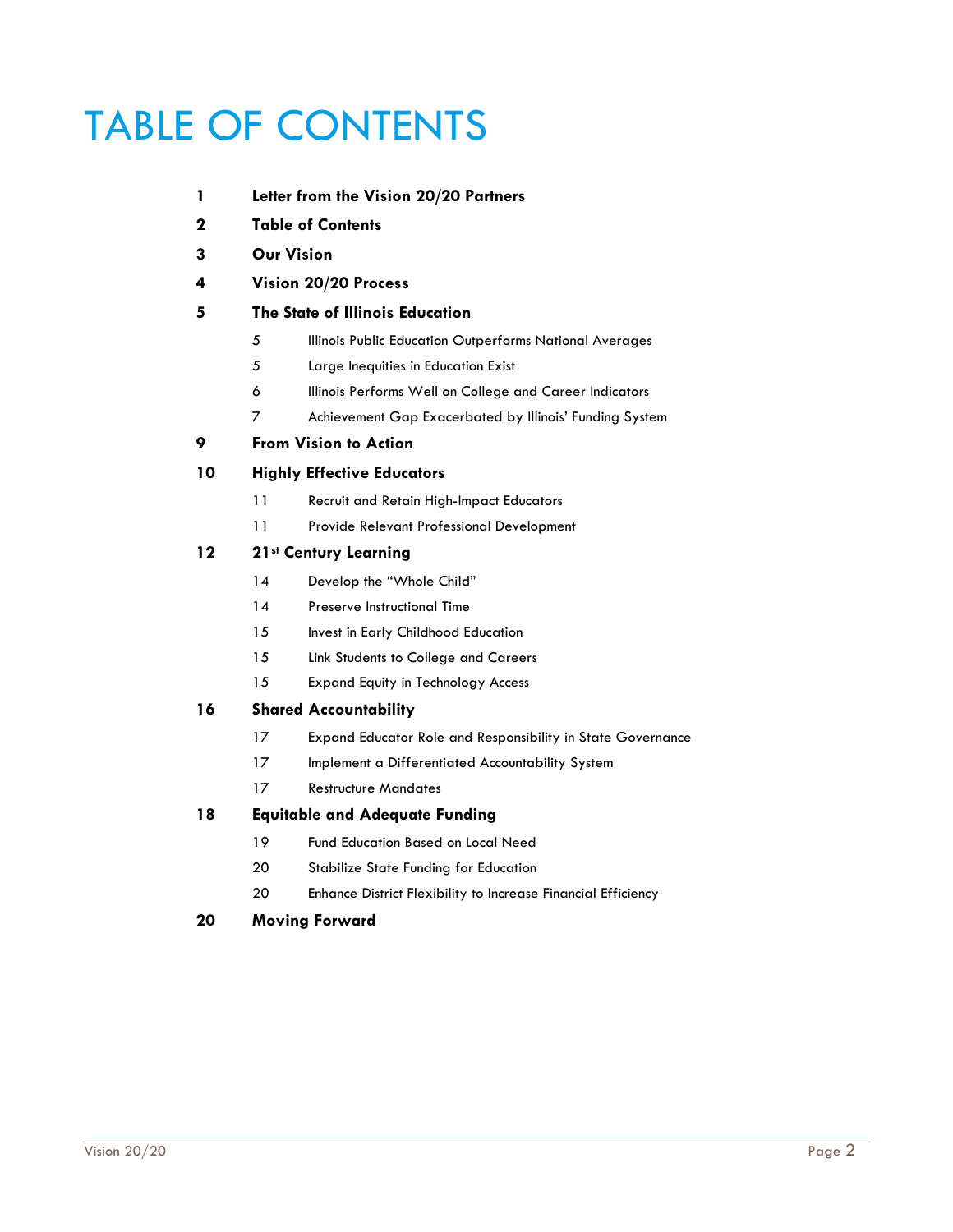## OUR VISION

The uniting purpose shared across zip codes and political party lines in Illinois is the overwhelming belief that public education plays a defining role in ensuring equal opportunity. It is our collective duty to do all we can to guarantee every student, no matter his or her demographic or geographic identity, has equal access to a quality education.

*"We believe public education works." (Vision 20/20)*

As public educators, we believe public education works. We reject the premise that education in Illinois has failed but recognize its impact has not been equitably delivered to all student populations and that there are opportunities for continuous improvement. Now is the time to act. Our vision forward is clear.

We believe the key to continuous improvement in public education relies on the wisdom and innovation of public educators who work with students every day. This is a continuous process. We are educators because we care about the future of each and every student and for the opportunity to teach and shape the next generation.

Through the Vision 20/20 process, four areas for prioritization emerged: highly effective educators,  $21<sup>st</sup>$  century learning, shared accountability, and equitable and adequate funding.



### **Highly Effective Educators**

The quality of teachers and school leaders is the greatest predictor of student achievement schools can influence. By attracting, developing, and retaining our state's best educators, we can have a profound impact on student learning.



### **21st Century Learning**

For success in life, students need more than knowledge of math and reading. It is time to expand the definition of student learning, commit to the development of the "whole child," and invest in policies proven to link all schools to 21<sup>st</sup> century learning tools.

### **Shared Accountability**

A quality education for all Illinois students cannot be ensured without the collaboration, compromise, and hard work of both educators and legislators. With that in mind, it is necessary to expand educator responsibility in the legislative process, create a shared accountability model, and restructure mandates to allow more local district flexibility.



#### **Equitable and Adequate Funding**

All students in Illinois are entitled to a quality education. It is our duty to ensure our students have access to all necessary resources by improving equity in the funding model, appropriating adequate dollars for education, and allowing local school districts the autonomy needed to increase efficiency.

Educators understand the importance of statewide education policy. However, that policy should be crafted to provide districts the flexibility and autonomy to best meet the needs of the students they serve. Statewide, processspecific mandates in education, similar to over-regulation in the business world, do not result in the innovation needed to improve education and do not recognize the state's diversity. We believe educators should be held to the highest standards and be given the flexibility to apply their experience and knowledge to match local needs in order to best support each individual student.

This document shapes a vision for public education in Illinois to guide educators, legislators, labor, businesses, parents, and community members as we work together toward the common goal of fulfilling the promise of public education in Illinois.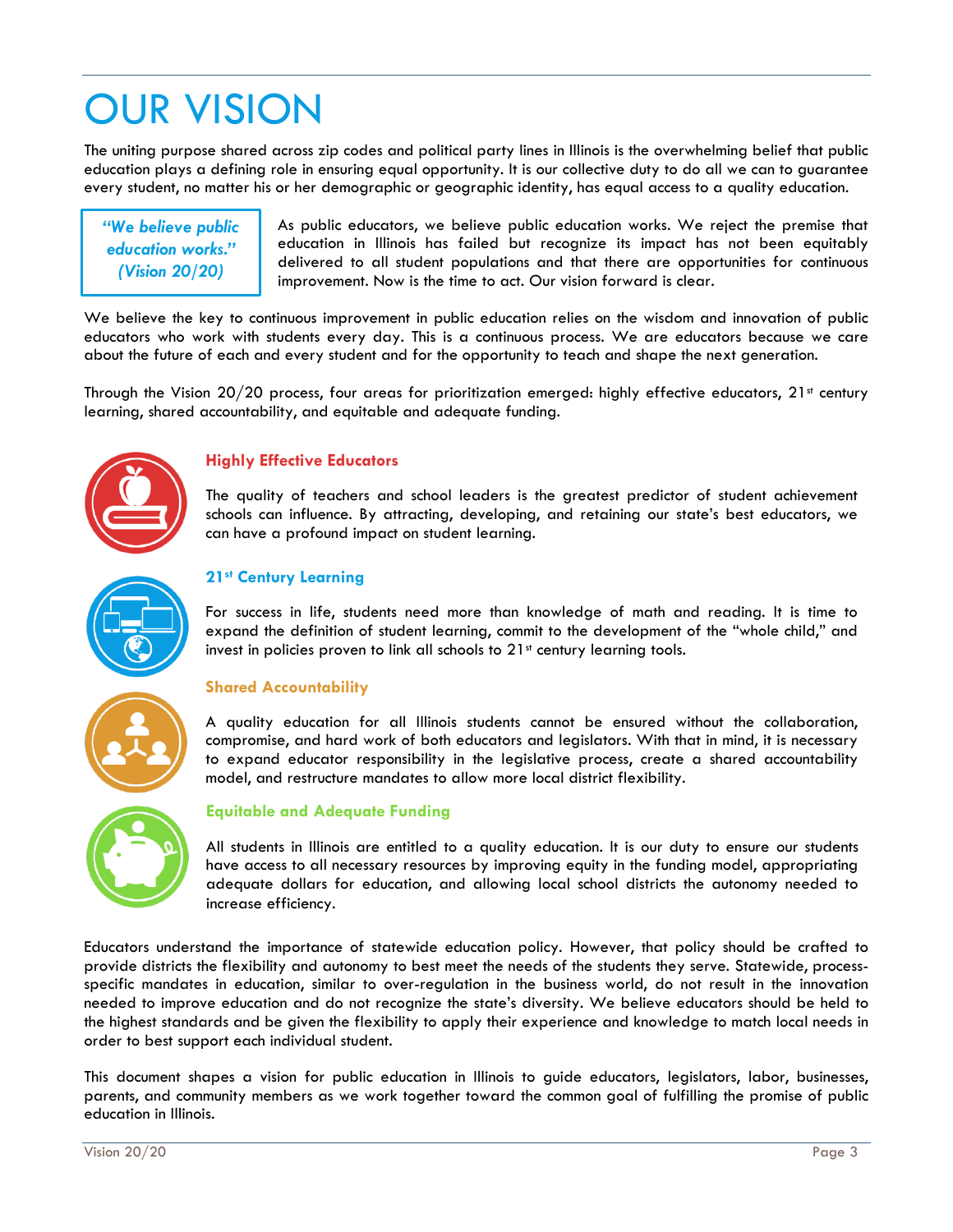# VISION 20/20 PROCESS

Vision 20/20 engaged representatives from IASA regions to unite the Illinois education community. Representatives from each of IASA's 21 regions were active participants in the initiative, as were representatives from the Illinois Principals Association (IPA), the Illinois Association of School Business Officials (IASBO), the Illinois Association of School Boards (IASB), the Superintendents' Commission for the Study of Demographics and Diversity (SCSDD), and the Illinois Association of Regional Superintendents of Schools (IARSS). Representatives from each IASA region and from each partnering organization were distributed equally across policy areas to ensure equal representation.

The Vision 20/20 process was facilitated and managed by ECRA Group, Inc., a third party educational consulting firm. On behalf of the Vision 20/20 initiative, ECRA administered a survey to key stakeholder populations regarding the current state and desired future direction of education across Illinois. Approximately 3,400 individuals participated, including 661 current and former Illinois superintendents.<sup>1</sup>

### **Vision 20/20 Committee Members**

Dr. Dan Bertrand, Marengo Comm. HS #154 Dr. Kathryn Birkett, Indian Prairie #204 Carolyne Brooks, Illinois Association of School Boards Matt Brue, Porta Comm Unit #202 Dr. Louis Cavallo, Jr., Forest Park #91 Dr. Brent Clark, Illinois Association of School Administrators Dr. Constance Collins, Round Lake Area #116 Dr. Nettie Collins-Hart, Proviso Twp #209 Dr. Michael Connolly, Keeneyville #20 Paula Crane, Prairie Central School District #8 Mark Cross, Peru #124 Dr. Ellen Cwick, Comm. HSD #128 Patricia Dal Santo, Kane County ROE/ISC Dr. Richard Decman, Herscher Comm. #2 Mark Doan, Effingham CU #40 Matt Donkin, Franklin-Williamson ROE/ISC Roger Eddy, Illinois Association of School Boards Tad Everett, Sterling #5 Karen Fisher, Illinois Association of School Boards Jeff Fritchtnitch, Altamont Comm. #10 Hector Garcia, Plano Comm #88 Dr. Jennifer Garrison, Sandoval #501 Nelson Gray, Des Plaines CCSD #62 Ralph Grimm, West Central CU #235 Dr. Judith Hackett, NW Suburban Special Ed. Org. Dr. Lindsey Hall, Morton CUSD #709 Dale Hansen, Illinois Association of School Boards Susan Harkin, Carpentersville CUSD #300 Dr. Sheila Harrison-Williams, Hazel Crest #152-5 Aaron Hill, DuQuoin #300 Dr. Jeff Hill, ISU Laboratory Schools Dr. Michael A. Jacoby, Illinois ASBO Dr. Lori James-Gross, Unity Point #140 Dr. Gary Kelly, DuQuoin #300 Michael Kelly, Carlinville #1

Dr. Mark Klaisner, Intermediate Service Center #02 Jerry Klooster, Stark County #100 Dr. Todd Koehl, Troy Comm #30C Jason Leahy, Illinois Principals Association Dr. Thomas Leonard, Barrington #220 Dr. Elizabeth Lewin, Southern Illinois University Carbondale Kimberly Lisanby-Barber, Spring Valley CCSD #99 Thomas Mahoney, Oregon #220 Dr. Jay Marino, Antioch #34 Dr. Jay Morrow, United Twp HS #30 Stephen Murphy, Carbondale Comm. #165 Karen Perry, Morrisonville Unit #1 Matt Plater, Havana Unit #126 James Prather, Rhodes #84-5 Phil Pritzker, Illinois Association of School Boards Julie Schmidt, Kildeer Countryside CC #96 Rick Schmitt, Sandwich #430 Dr. Gina Segobiano, Columbia Comm. #4 Kevin Shelton, Johnsburg #12 Hillarie J. Siena, Glenbrook HSD #225 Dr. Quintin Shepherd, Skokie #69 Dr. Jeannie Stachowiak, North Palos #117 Mark E. Staehlin, Comm. HSD #99 Dr. Jeff Stawick, Tinley Park CCSD #146 Les Stevens, North Greene #3 Dr. Kelly Stewart, Benton #103 Gary R. Tipsord, LeRoy Comm. #2 Dr. Jose Torres, IL Mathematics & Science Academy Karen M. Triezenberg, Willow Springs #108 Roy Webb, Canton Union #66 Dr. Jane L. Westerhold, Des Plaines CCSD #62 Judy Wiegand, Champaign Comm. #4 Dr. Don White, Community Consolidated #181 Steve Wrobleski, LaSalle-Peru Twp #120 Dr. Victor Zimmerman, Monticello Unit #25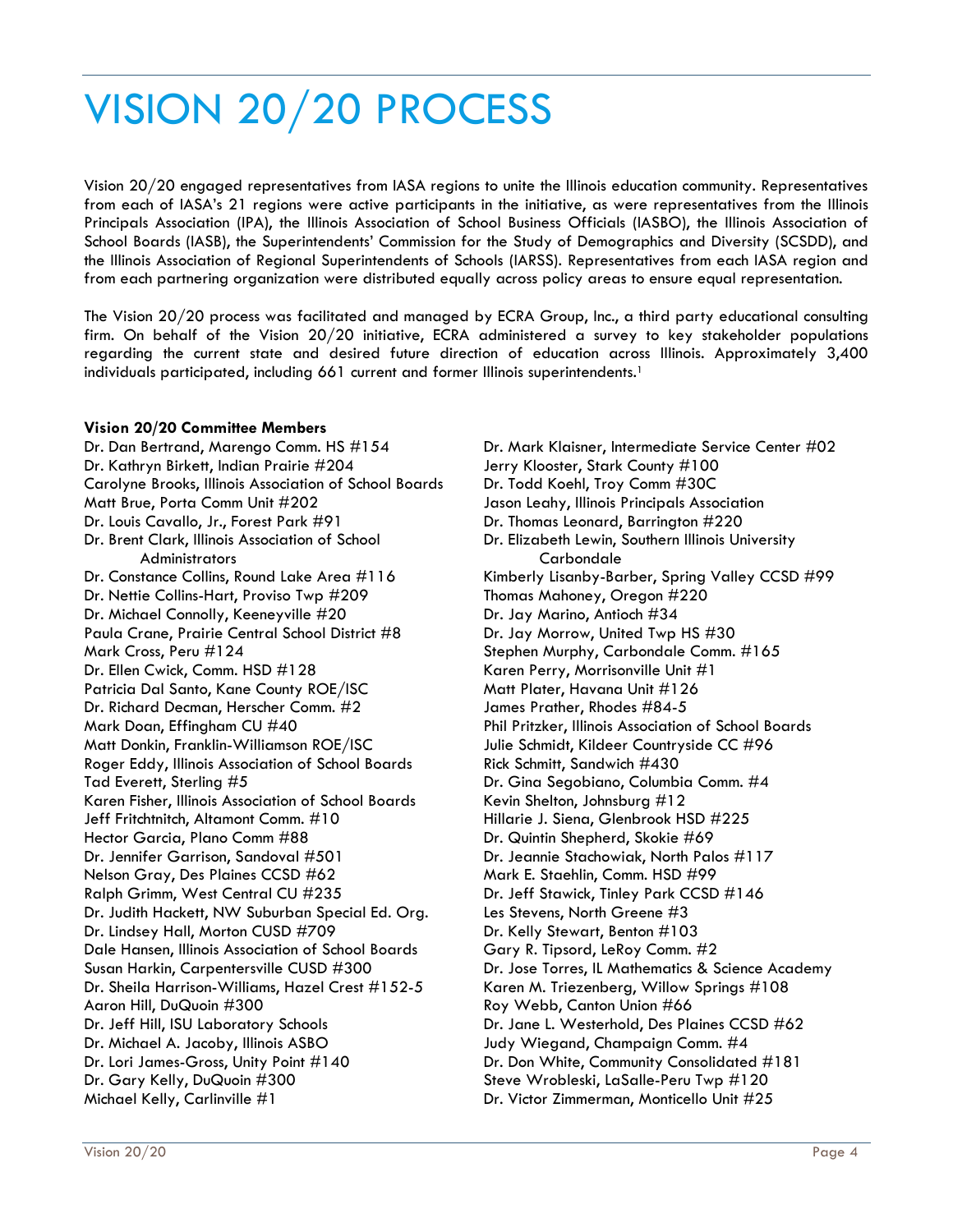## THE STATE OF ILLINOIS EDUCATION

**Despite being ranked nearly last nationally in state education funding, rising poverty affecting one in four students, and substantial increases in unfunded mandates Illinois students continue to perform well.**

### **Illinois Public Education Outperforms National Averages**

Every two years the federal government administers a national standardized assessment, the National Assessment of Educational Progress (NAEP), for the purpose of comparing state performance. Illinois students exceed the national average in both reading and mathematics according to the most recent NAEP results.



### **Average Illinois NAEP Scale Score, 2007-2013<sup>3</sup>**





## **Large Inequities in Education Exist**

## **An achievement gap remains at both the state and federal level.**

Both the United States and Illinois face the challenge of closing the achievement gap among students from different backgrounds, including students with disabilities, students from low-income backgrounds, and English Language Learner (ELL) students. The proportion of Illinois students in each of these populations, as well as their achievement on NAEP, is comparable to the U.S. averages for the same grades and subjects.

Nonetheless, an achievement gap remains at both the state and federal level. It is this achievement gap that should be of primary concern.

**Average Eighth Grade NAEP Scale Score by Income Status, 2013<sup>4</sup>**

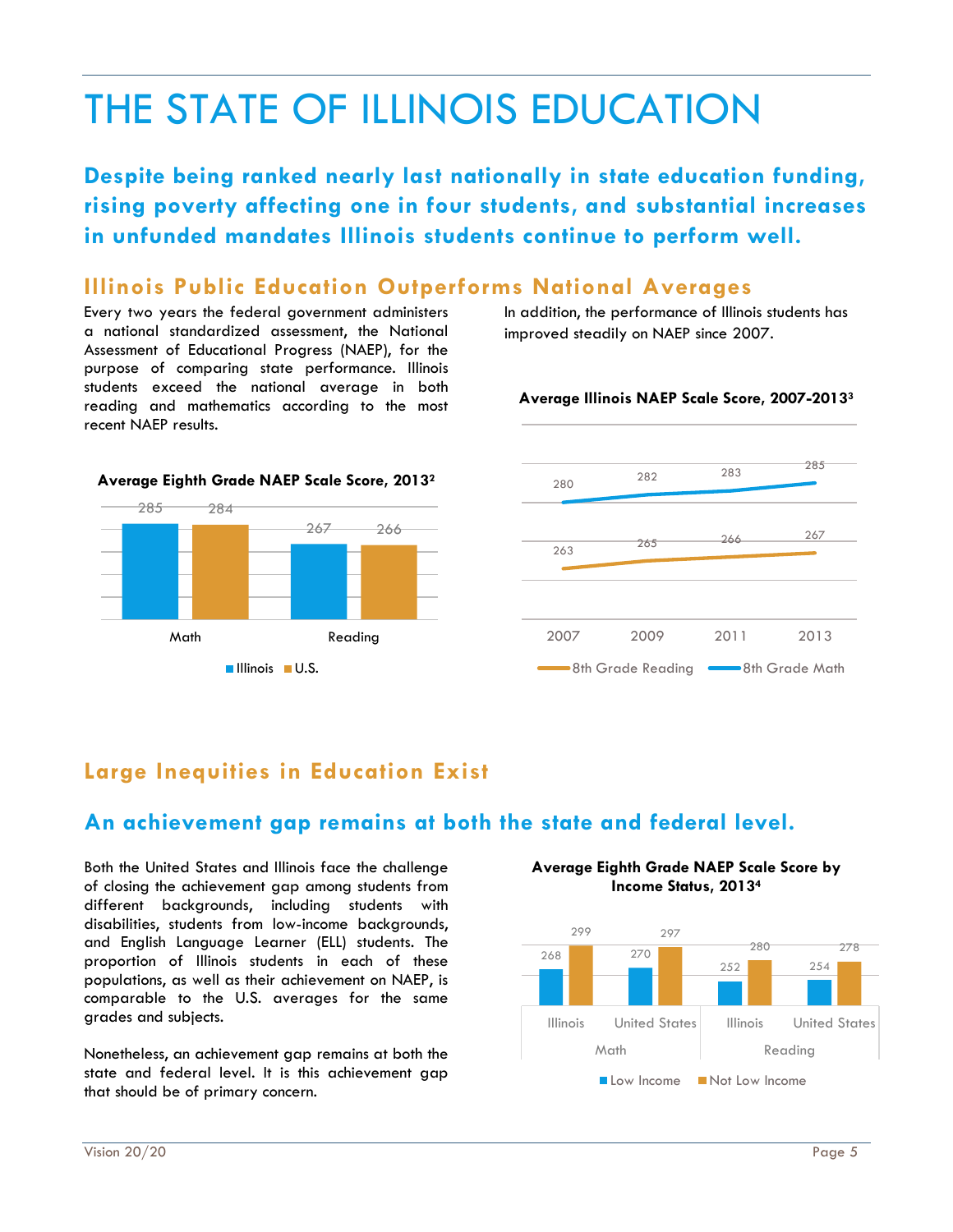## **Illinois Performs Well on College and Career Indicators**

### **Students in Illinois receiving at least a core curriculum outperform their counterparts nationwide.**

Beyond test scores, the 2012 Illinois graduation rate of 82 percent remains above the national average.<sup>5</sup> Illinois is ranked  $12<sup>th</sup>$  in the nation for its percentage of persons 25 years old and older with a bachelor's degree or higher.<sup>6</sup> Composite scores for Illinois students on the ACT college admissions test are comparable to national composite scores.

#### **Average ACT Composite Scores by Category, Graduating Class 2014 <sup>7</sup>**



Across the United States, only 57 percent of eleventh grade students took the ACT, while in Illinois 100 percent of public school students took the test. Illinois students rank 2<sup>nd</sup> in achievement amona the states that tested 100 percent of their public school student population (Colorado, Illinois, Kentucky, Louisiana, Michigan, Mississippi, Montana, North Carolina, North Dakota, Tennessee, Utah, and Wyoming).<sup>10</sup>

ACT identifies a student as prepared to take the ACT if the student took four years of English and three years each of mathematics, social studies, and natural science, which they define as the core curriculum. Students in Illinois receiving at least a core curriculum outperform their counterparts nationwide. 8



#### **Average Composite ACT Score by Preparation Level, Graduating Class 2014 <sup>9</sup>**

A consistent, positive trend is observed in average Illinois students' ACT scores starting with the graduating class of 2002, the first class to take the ACT universally in Illinois. **<sup>11</sup>** Students requiring extended time accommodations are excluded from the analysis. At the same time, average national scores have remained relatively constant.



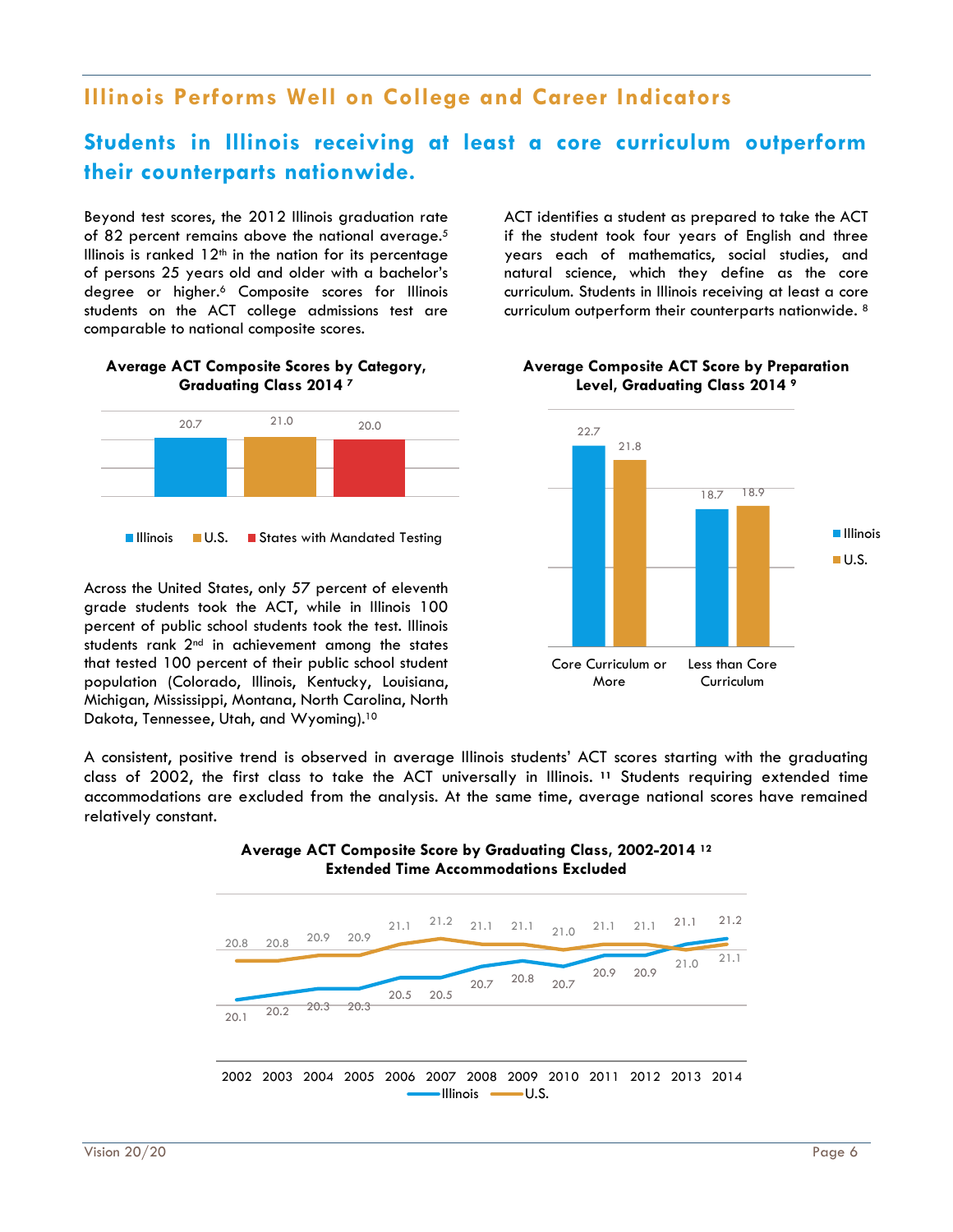## **Achievement Gap Exacerbated by Illinois' Funding System**

## **Illinois cannot begin to address its achievement gap without first adequately funding education for all of Illinois' children.**

Current funding in Illinois public schools is inadequate and contributes to inequities in public education. Across the nation, Illinois is ranked  $50<sup>th</sup>$  in state funding for education, with Illinois funding only 28 percent of public education costs compared to 43 percent across the nation.<sup>13</sup> Every year the Education Funding Advisory Board (EFAB) establishes minimum funding recommendations for the Illinois State Board of Education (ISBE) to "provide the basic costs of educating a child who is not at risk for academic failure." <sup>14</sup> **This minimum recommendation is routinely disregarded when appropriating funds, with the difference between appropriated and recommended funding levels increasing over time**, **as seen below.**

#### **EFAB Recommendations<sup>15</sup> versus Appropriations<sup>16</sup> Operational Dollars per Student Fiscal Year 2011 – Fiscal Year 2014**



In early 2011, due to Illinois' current financial condition, the legislature decided instead of allocating adequate funds to support the General State Aid formula, to only provide school districts with a portion of those funds, disproportionately affecting districts with the least local wealth and the largest percentage of students living in poverty. The analysis below is for FY2012, where 95 percent proration was observed; the discrepancy has only increased as General State Aid was prorated at 89 percent in FY2013 and FY201417.

Illinois cannot begin to address its achievement gap without first adequately funding education for all of Illinois' children. The amount of state funding each district receives is important because it has the potential to create an environment of equal opportunity, where every student can have access to basic resources.

#### **Reductions per Pupil to General State Aid among Low and High Poverty Districts As a Result of Proration, Fiscal Year 2012 <sup>18</sup>**



District characteristics are strongly correlated to student achievement. For instance, income status accounts for 66 percent of the variance in the percentage of students meeting Illinois standards in reading and math at the districtlevel.<sup>19</sup> Illinois' inadequate funding structure reinforces the disadvantages already found among children living in communities with low property values. Currently each Illinois district's resources are closely associated with local wealth. This is different from other states across the nation where greater state funding dilutes discrepancies in funding between high and low property wealth districts. States to examine include Minnesota, North Carolina, Michigan, California, and Ohio.

Beyond the moral imperative and responsibility to close the achievement gap in Illinois, achievement gaps systemically impact the broader economy. A 2009 report issued by McKinsey and Company estimated the impact of the achievement gap on U.S. GDP to be 1.3 to 2.3 trillion dollars, similar to the effect of a national recession.<sup>20</sup>

<sup>\*</sup> The appropriation after prorating was not officially calculated for 2014.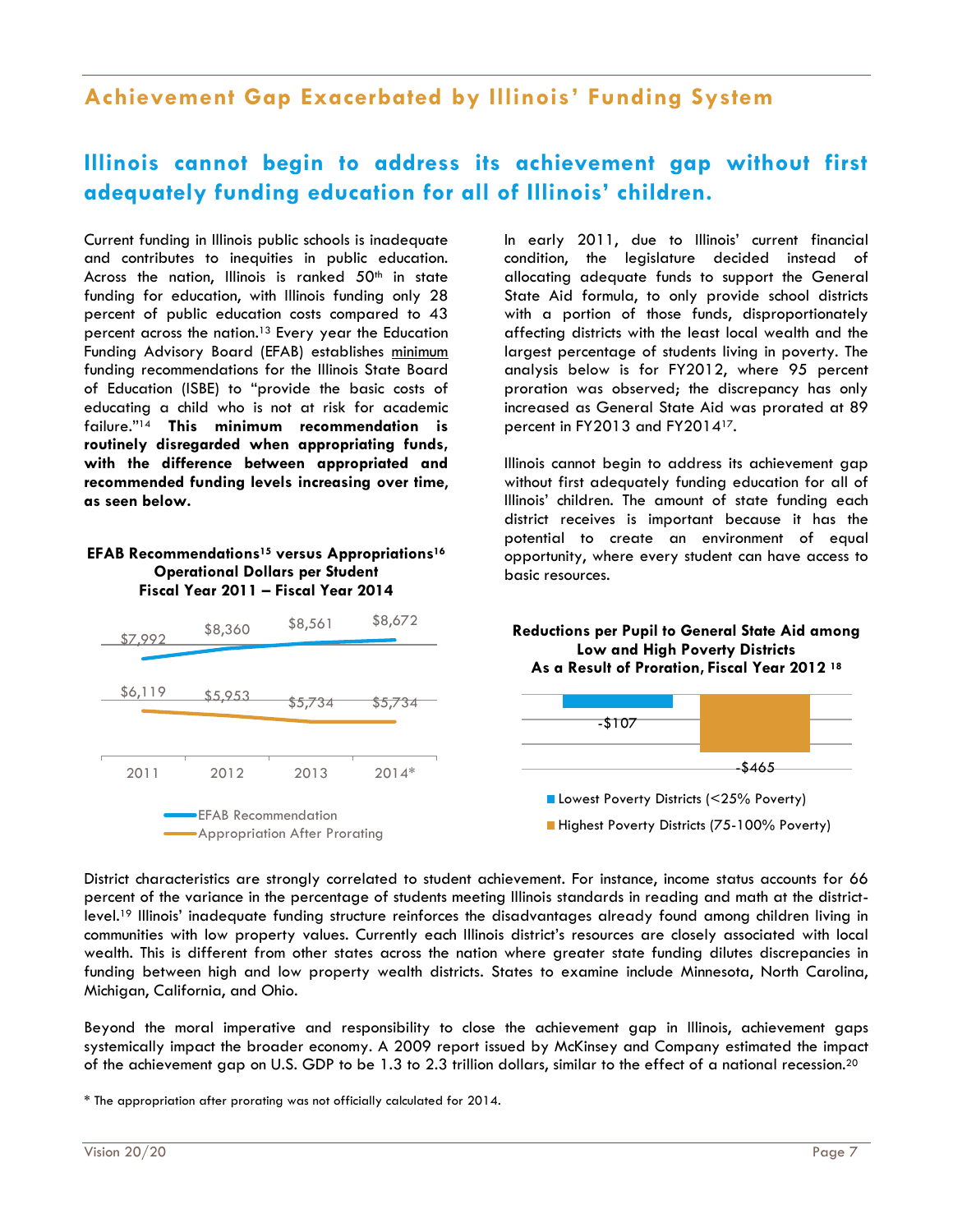Despite inadequate funding, national benchmarking shows a consistent picture of competitive achievement across Illinois, with competitive performance on college and career readiness compared to the nation. Nonetheless, an unacceptable difference in educational outcomes between students based on their zip codes remains, which is further exacerbated by the state's funding system.

**Armed with this knowledge, and with a sense of moral imperative, Vision 20/20 aims to address the inequality inherent in our state's education system while enhancing the educational experiences of all students.**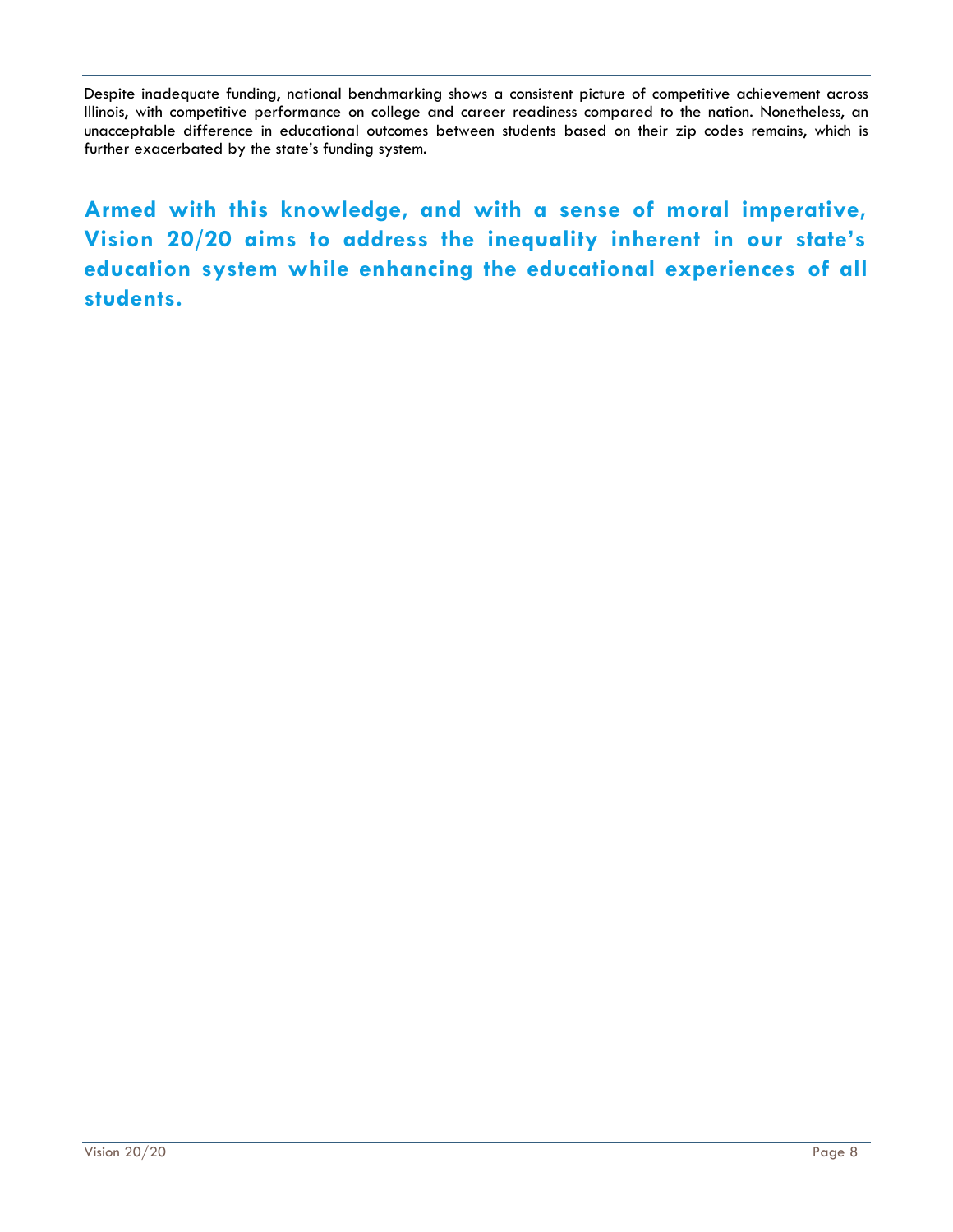## FROM VISION TO ACTION

In districts throughout Illinois, there are concerns regarding equity, access, and opportunities for continuous improvement. Specifically, Vision 20/20 has identified four priorities for the State of Illinois in order to have the most immediate and profound impact on public education: highly effective educators, 21st century learning, shared accountability, and equitable and adequate funding. Specific policy proposals for each priority can be found in the following pages.

### **Vision 20/20 Priorities**

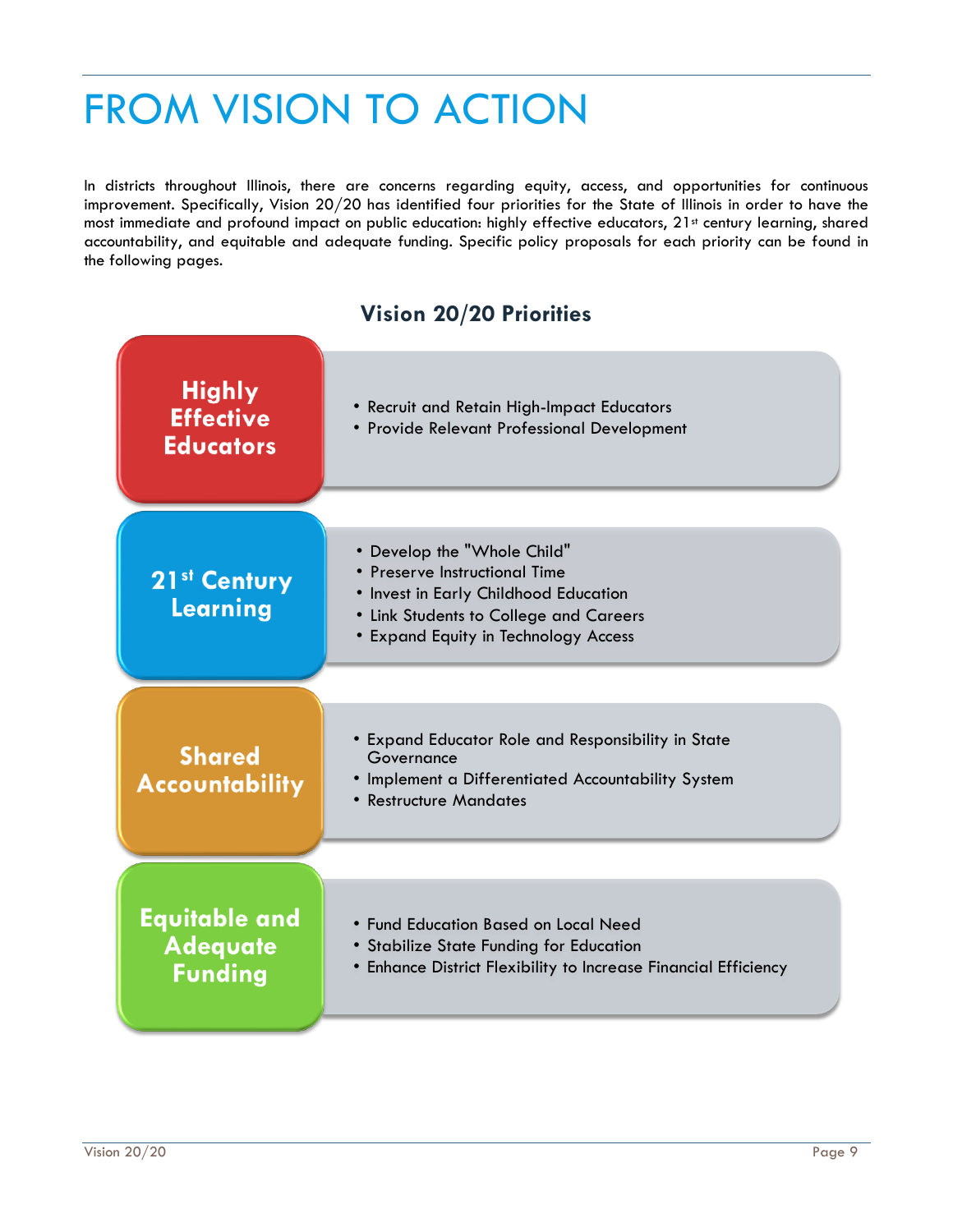## HIGHLY EFFECTIVE EDUCATORS

### **Our Vision for Highly Effective Educators**

Research continues to show that teachers and administrators have the largest in-school impact on student achievement.<sup>21</sup> The best thing we as a state can do to improve public education is attract and develop highly effective educators. In particular, every effort must be made to draw minorities to the education profession as 2014 represents a shift in the U.S. student population to a majority-minority ethnic representation.<sup>22</sup>

Accountability, professional development, and rigor are all essential to the development of high quality educational leaders across Illinois and are essential to ensuring there are highly effective teachers in our schools delivering exceptional instruction. Current educators should take a more active role in preparing future leaders through partnerships with higher education. Educators should also be encouraged and supported to take advantage of ongoing professional development.

## **Guiding Principles**

We believe:

- High quality teachers and administrators have the most immediate, positive effect on student outcomes.
- Strong teachers and educational leaders are a key component of a high quality education for our students and our communities.
- Continuous professional development and opportunities for educator collaboration are proactive, research-based components of an effective continuous improvement process.
- More minority teachers and educational leaders are needed to serve Illinois' increasingly diverse student population.
- Educators must hold other educators accountable to rigorous professional standards.

### **Rationale**

Nationally, seventy-two percent of Americans have trust and confidence in public school teachers.<sup>23</sup> Yet finding and hiring the best teachers and administrators is becoming more challenging as fewer individuals are entering the education profession. Of those who do choose to become an educator, eight percent of the nation's teachers leave the profession every year.<sup>24</sup> Illinois makes the task of locating the best talent ever more difficult as the current Illinois educator licensure system restricts the ability of highly qualified teaching candidates from other states to be selected for Illinois schools. The emergence of greater consistency of educational standards and experiences across states paves the way for expanding reciprocity agreements.

**What Americans Think** (PDK/Gallup, 2013)

72% of Americans have trust and confidence in public school teachers.

Illinois schools have an increasing need to find minority teachers and administrators. Approximately half of Illinois students are minority students, yet 83 percent of Illinois teachers are white.<sup>25</sup> Alternative licensure programs have been proven to recruit a higher percentage of minority candidates, math and science teachers, and candidates with experience outside of teaching and education.<sup>26</sup> The recruitment of minority candidates is of particular benefit to minority students, who experience greater academic, personal, and social success when taught by teachers who belong to the same ethnic group.<sup>27</sup>

The field of education continues to evolve as best practices are identified and new policies implemented. Especially in light of recent changes to the education system, professional development remains an integral part of the teaching and learning process. As such, professional development deserves appropriate attention. The ongoing, relevant professional development of educators is a necessary resource to ensure high quality learning opportunities for our students.<sup>28</sup> One particular form of professional development, mentoring for new teachers, principals, and superintendents, has a substantial impact on turnover reductions.<sup>29</sup>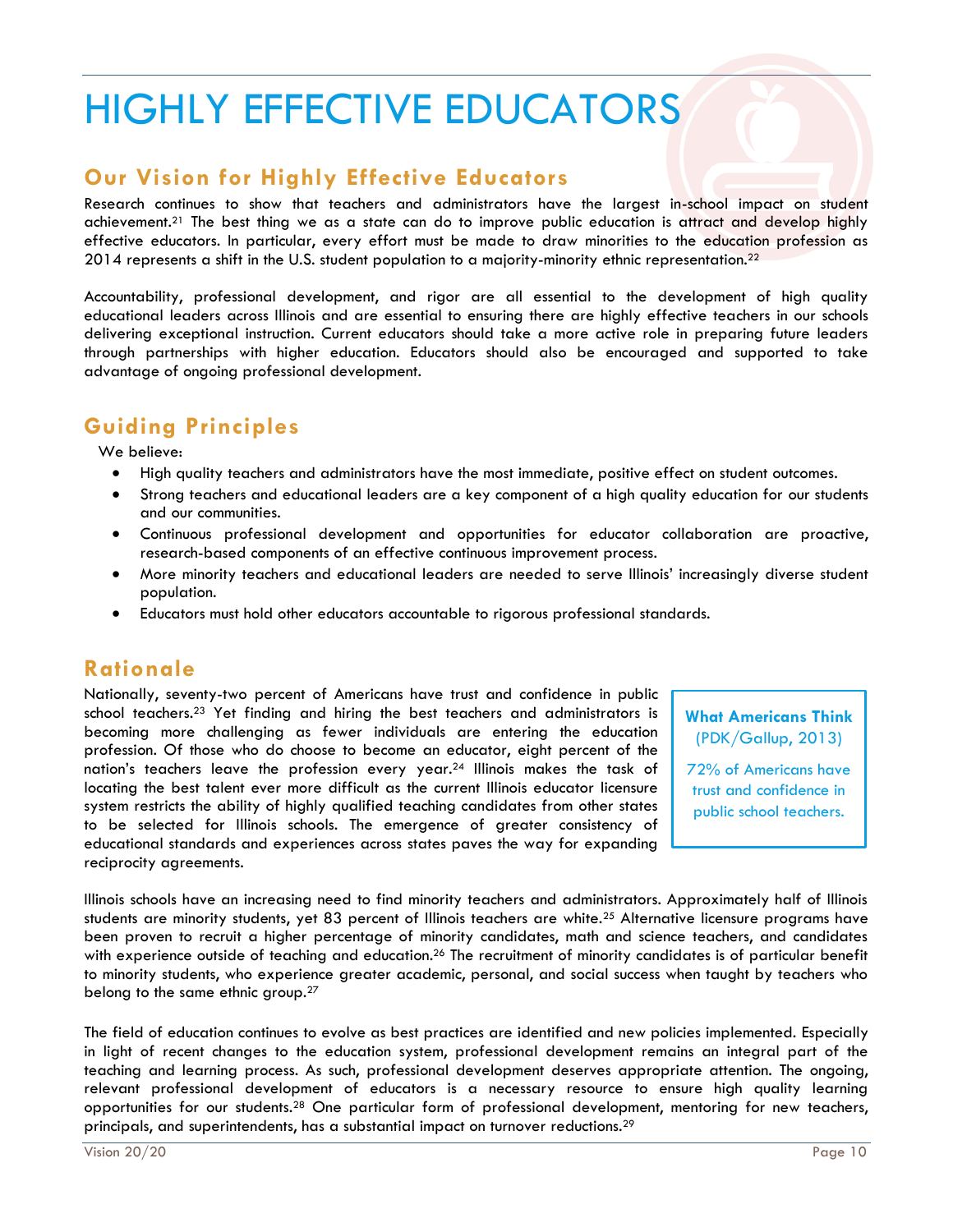## **Recommended State Policy**

### **Recruit and Retain High-Impact Educators**

*Create Education Licensure Reciprocity Agreements.* In order to recruit and retain highly qualified teacher and administrator candidates, the state should allow and streamline education licensure reciprocity agreements with states across the United States to ensure Illinois districts have access to the best quality candidates regardless of the state in which they received their initial license.

*Expand Alternative Teaching Licensure Programs.* Similarly, alternative teaching licensure should be expanded so desirable teacher candidates without licensure can participate in professional development programs and, with adequate and high quality training, be allowed to teach at any school throughout the state with appropriate induction and mentoring. To have the most immediate, positive impact alternative teaching programs should recruit well-educated individuals, incorporate tailored coursework, and provide mentorship.<sup>30</sup> Sufficient, high quality professional development prior to teaching and a long-term commitment beyond two years is necessary.

*Provide Teacher Student Loan Forgiveness.* Similar to the Illinois Student Assistance Commission (ISAC), and in order to ensure a more diverse teaching population, the state should continue to support and appropriate funds to expand teacher student loan forgiveness so minority teachers at all districts, not just low-income districts, can benefit. The support and expansion of loan forgiveness for teachers in underserved content areas (i.e., math, science, and special education) and those willing to teach in underserved parts of the state (i.e., high poverty and rural) should also be considered.

*Establish Partnerships with Higher Education.* ISBE and local districts should partner with higher education institutions to establish consistent admission and program criteria, as well as classroom experience requirements for colleges and universities offering teacher and administrator licensures in Illinois. Each institution should involve an advisory council made up of active superintendents, principals, teachers, and business officials in the design of preparatory programs.

### **Provide Relevant Professional Development**

*Fully Fund Mentoring for New Educators.* ISBE currently requires mentoring for new teachers, principals, and superintendents. The development of new educators is a high-priority. As such, the state should fully fund mentoring for new educators.

*Expand Educator Collaboration Opportunities.* To create a culture of professional development, inclusive of teachers, staff, administrators, and Board members, sufficient time for collaboration must be allocated during each educator's workday. Time for collaboration provides the time to observe, discuss best practices, and develop effective instructional materials and strategies.

*Enhance ROE/ISCs' Ability to Function as Regional Centers for Professional Learning and Innovation.* Learning does not stop when an educator earns his or her degree; learning is a life-long process for educators. ISBE and the Regional Offices of Education/Intermediate Service Centers (ROE/ISCs), the Statewide School Management Alliance (IASA, IASB, IASBO, and IPA), and teachers unions (IEA and IFT) should collaborate to create consistent resources for professional development, starting with identifying what professional development is necessary. Across all forms of professional development, a focus on content, opportunities for active participation and learning, and alignment with other professional development leads to more successful learning experiences.<sup>31</sup>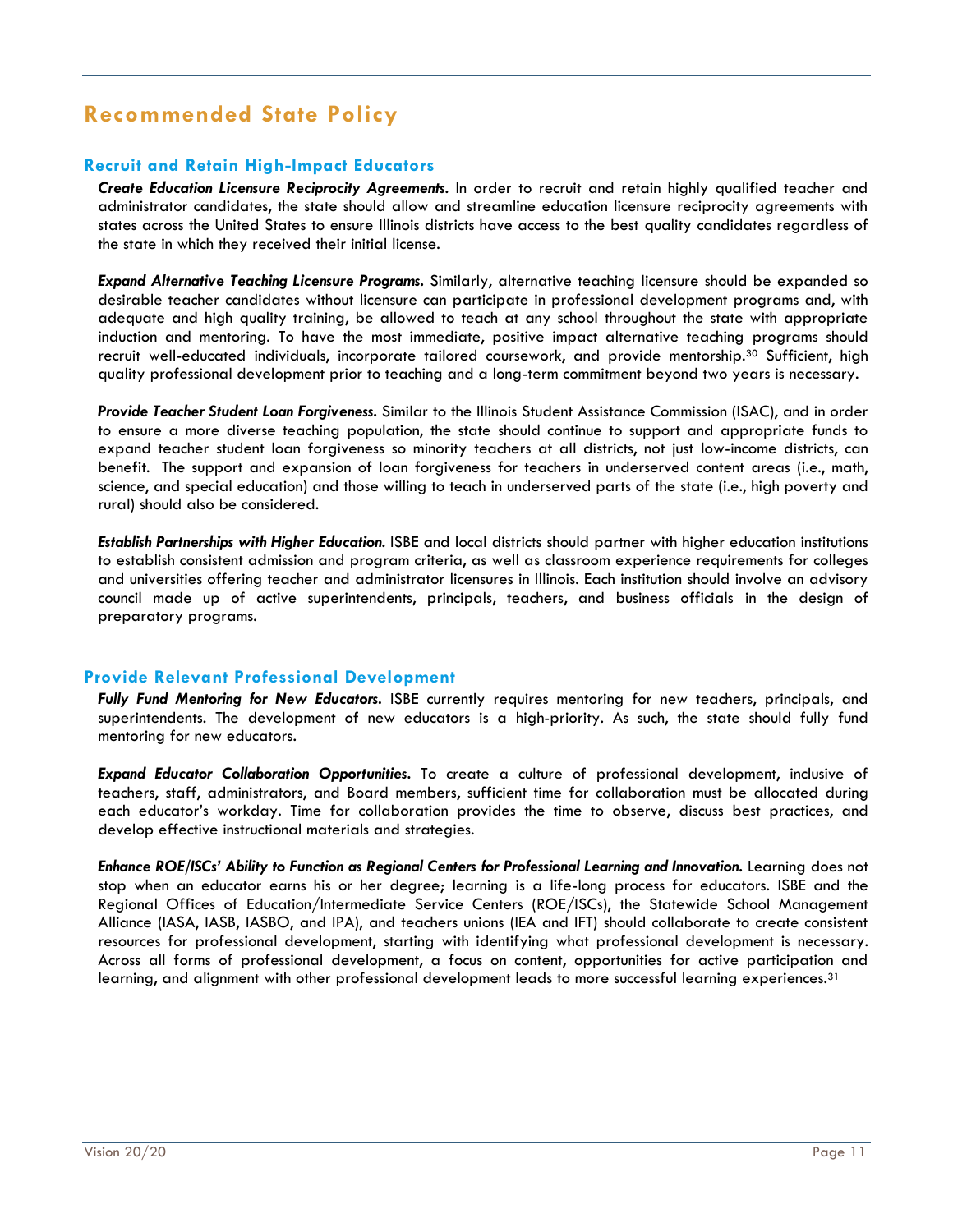## 21ST CENTURY LEARNING

## **Our Vision for 21st Century Learning**

Education in Illinois should modernize its approach by delivering  $21<sup>st</sup>$  century instruction that provides all students access to modern learning environments. Education should allow students to learn and apply knowledge, think creatively, and be well-prepared for a global citizenry. The definition of learning should be expanded to include social and emotional development, creativity, innovation, and higher-level thinking where student inspiration, engagement, and motivation are goals of the education process. Learning is not limited to the classroom or school day.

A 21<sup>st</sup> century education must address the role of technology in the broad definition of learning. Technology is not the total solution, but technology as a tool can enhance and augment the teaching and learning processes in our schools by increasing efficiencies, encouraging higher-level thinking, increasing student engagement, and aiding in individualized instruction. However, there is currently a technology gap in Illinois schools, with less affluent schools unable to provide their students the benefits of technology in instruction. Partnerships with local businesses, organizations, and colleges can enhance student educational experiences, put more resources in the classroom, and expand instruction to better prepare students for college and the workplace.

## **Guiding Principles**

We believe:

- Quality education requires high standards and expectations.
- All students have the right to be educated in quality facilities that are conducive to learning.
- The effectiveness of an education system is measured by all students' equal access to a quality education.
- Creativity, critical thinking, innovation, and social and emotional intelligence must be infused in classroom instruction.
- A balanced assessment system is needed to inform instruction.
- Public education is responsible for preparing students for college and careers, as well as for global citizenship.
- Educators must be provided an environment conducive to innovation and cutting-edge education.
- Partnerships between school districts, non-profits, businesses, community colleges, and health and human service providers lead to healthier, better-educated children.
- Parent, family, community, and business engagement are vital to the education process.
- High-speed internet access is a fundamental infrastructure component in providing students with a  $21<sup>st</sup>$ century learning experience.

## **Rationale**

Illinois schools are charged with developing young adults who are prepared to actively participate in society. Not only are social skills and wellness essential for healthy, happy, productive lives, a focus on the "whole child" has a positive impact on academic achievement. Teachers consider kindergarten students' physical, mental, social, and emotional health as some of the most important prerequisites for academic success.32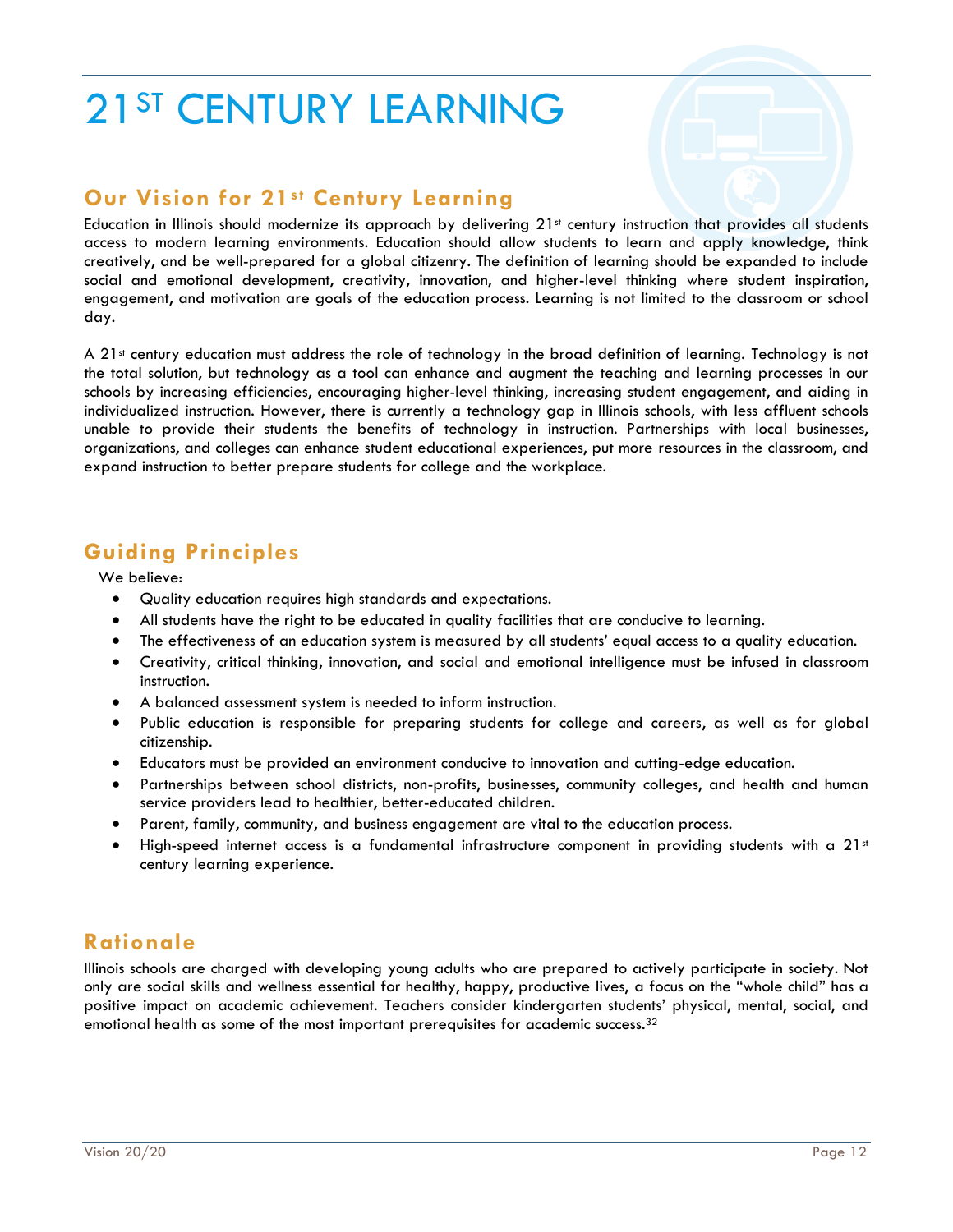As students grow, their emotional and social well-being continues to significantly impact learning and academic success.<sup>33</sup> Students who feel supported by their parents, teachers, and peers experience increased motivation and engagement in school,<sup>34</sup> resulting in enhanced student learning.<sup>35</sup> Moreover, teacher encouragement, social support, and a sense of belonging are particularly instrumental for disadvantaged students.<sup>36</sup>

Creativity and innovation are critical for our way of life. Care must be given to nurture the creative and innovative spirit of our students. Recent analysis of results from the *Torrence Test for Creative Thinking* show that scores for U.S. students have been on the decline for the last few decades.<sup>37</sup> Several factors in the home, school, and society are suspected for the decline. However, overemphasis on standardized testing for accountability purposes has caused a narrowing of curriculum and educator risk-taking that has pushed out courses and instructional methods that encourage student creativity and innovation.

When families are involved in their children's education, students have higher academic achievement, enroll in more challenging courses, have higher attendance rates, have better social skills, and are more likely to graduate high school and go on to college.<sup>38</sup> Despite positive outcomes, family involvement varies from school to school, with lowincome students across Illinois less likely to have the benefit of direct family involvement.<sup>39</sup>

The current, single end-of-year state assessment schedule provides information necessary for principal and teacher accountability measures without providing the ongoing assessment data necessary to have the greatest possible impact on student learning. Ongoing, formative assessments allow individual student data and feedback to be incorporated into instruction throughout the school year,<sup>40</sup> encouraging a learning-focused environment. With proper professional development, teachers can learn to review and use ongoing, formative assessments to personalize instruction for each student based on their individual strengths, weaknesses, interests, and learning style.

### **What Americans Think** (Gallup, 2014)

70% of Americans favor using federal money to make sure high quality preschool programs are available for all children. One of the primary purposes of the public education system is to prepare students to be productive, successful members of a global society. High quality early childhood education is linked to improved social, economic, and behavioral outcomes, particularly for low-income students and other disadvantaged populations.<sup>41</sup> A study tracking preschool students through the age of twentyseven found former preschool students had significantly higher earnings, economic status, educational attainment, and marriage rates as well as being less likely to be arrested.<sup>42</sup> Nationally, a majority of Americans value early childhood education, to the point where 70 percent of Americans favor using federal money to make sure high quality preschool programs are available for all children. 43

Opportunities for students to experience college and careers while in high school support classroom learning and prepare students for post-high school success. Research indicates participation in a dual-credit program (taking courses at a local college for both high school and college credit) results in improved college attendance rates, college grades, college persistence, and college completion rates.<sup>44</sup> The decision to offer programming in conjunction with post-secondary institutions is currently voluntary, with students' ability to participate based on the district they attend. Minority and low-income students are less likely to attend a district that provides the opportunity to participate in these programs. 45

While dual-credit and comparable post-secondary programs allow students the opportunity to experience college prior to graduation, internship and apprenticeship programs allow students to explore career fields and gain real world skills and experiences. Young adults with meaningful work experiences are more likely to understand their career options and set attainable, well-informed career goals.<sup>46</sup> This focus on careers is especially important as nationally 40 percent of students change their major during their first three years of attendance at a four-year institution,<sup>47</sup> in many cases increasing the time and money spent on higher education and reducing persistence, particularly among lower income students.

Funding for many college- and career-related programs already exists. In 1996, Illinois made it possible for the participating students' local districts to receive funds based on average daily attendance for all courses taken at participating colleges. Therefore, districts can still receive full-time equivalent state aid for each participating student.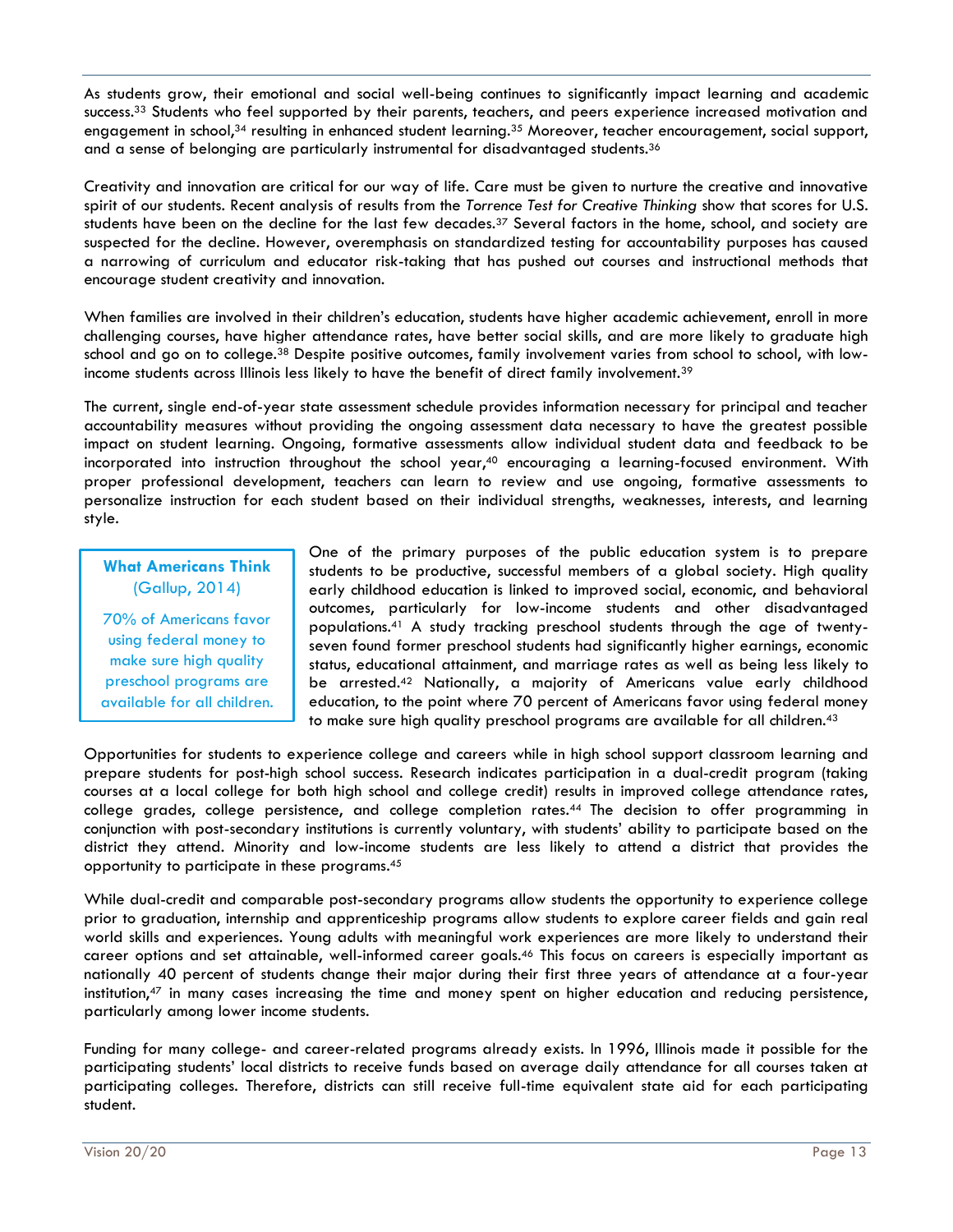#### **Percent Area with Broadband Speeds Greater than One Gbps<sup>48</sup>**

In addition, Accelerated College Enrollment (ACE) grants were developed to pay for some or all of the costs associated with dual-credit programs.<sup>49</sup> Thus, many dual-credit, technical education, internship, and apprenticeship programs can be offered without reducing district funds or placing additional strain on state finances.

Broadband has become a fundamental infrastructure need for instruction and assessment and yet only 26 percent of Illinois districts have adequate infrastructure to administer the state test (PARCC) online. Access to adequate bandwidth provides students with direct access to a world of learning materials. The State Educational Technology Directors Association (SETDA) recommends an internet connection of at least one Gbps per 1,000 students and staff in order to fully access all the education resources available online.<sup>50</sup>



## **Recommended State Policy**

### **Develop the "Whole Child"**

*Align Social and Emotional Standards.* As student outcomes expand from a pure academic focus to the "whole child," the measures by which we evaluate school effectiveness should also change. Current social and emotional standards should be clarified and aligned with the new Illinois Learning Standards. Appropriate instructional resources should be made available to support districts interested in incorporating social and emotional learning best practices.

Support Student Creativity and Innovation. Every effort should be made to maintain and enhance educational opportunities that encourage student creativity and innovation. Students should be provided the flexibility to follow their own pursuits and passions that will motivate them to be life-long learners.

*Promote Individualized Learning.* Children learn in different ways and at different speeds. Attention should be paid to each student's learning through individualized learning plans, student goal setting, and differentiated instruction. Additional time and resources are necessary to support teachers in providing individualized instruction and experiences to support each individual student's learning.

*Engage Parents, Family, and Community.* In order for students to achieve at high levels, families must be involved in the learning process. To encourage effective family-school partnerships, districts should welcome all families into the school community, communicate effectively, and support student learning both at home and at school.<sup>51</sup>

### **Preserve Instructional Time**

*Develop a Balanced State Assessment System.* Educators need the state assessment to produce real data that can effectively inform instruction and support innovative instructional practices. A robust and balanced state testing program that meets the needs of local districts would allow districts to forgo local assessments, decreasing the overall time spent administering standardized assessments during the school year. This, in turn, would decrease costs associated with testing and eliminate the challenge of testing mobile student populations.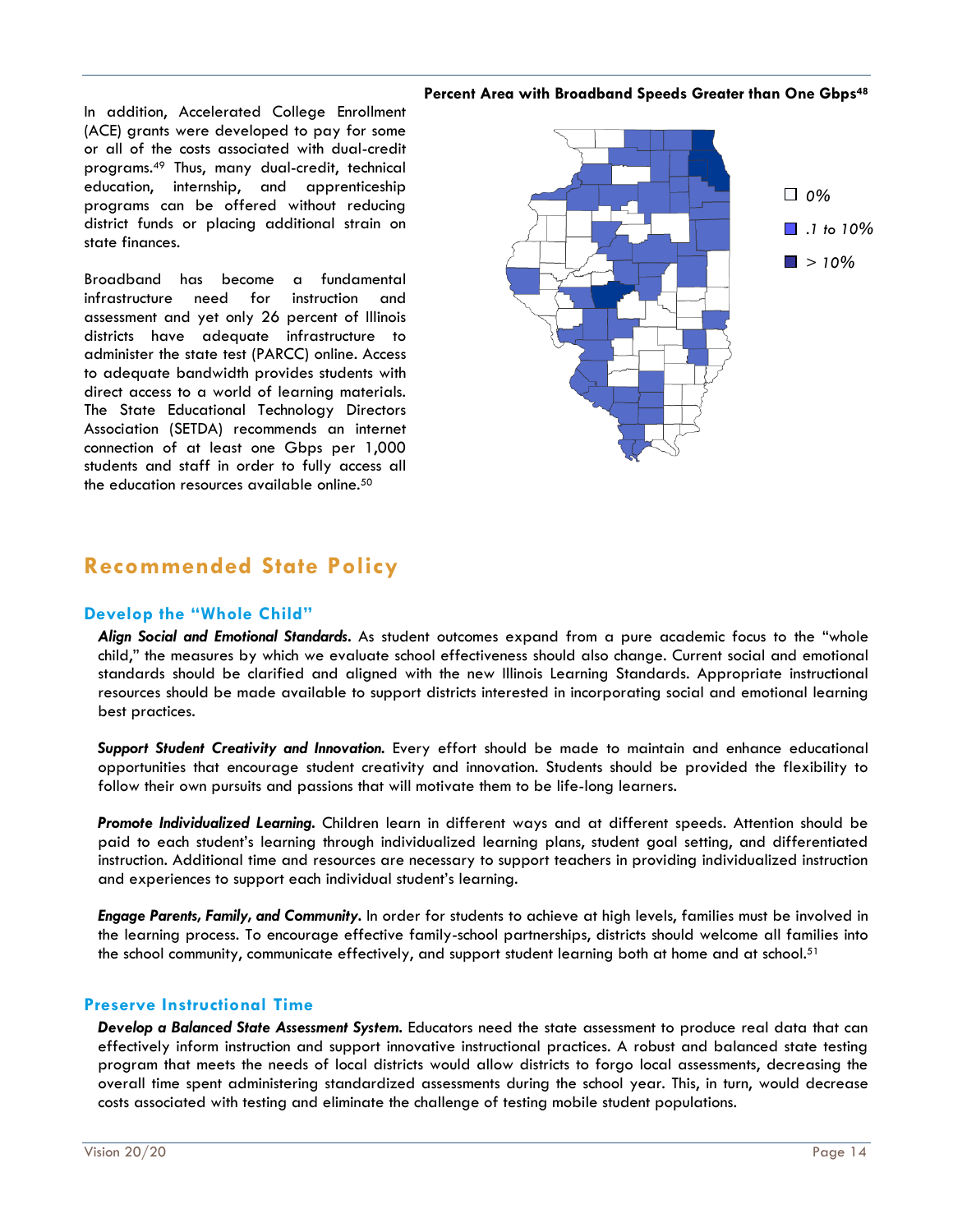A balanced state assessment system should be aligned, consistent, flexible, fully funded by the state, based on realistic and effectively communicated timelines, and offer relevant professional development. The assessment system should also be expanded to include multiple optional iterations every year instead of continuing a system that demands additional assessment supplements that are not directly aligned to the end-of-year state assessment or the new Illinois Learning Standards. By committing to the implementation of a robust state assessment system, teachers can track students throughout the school year, identifying students who are struggling or need assistance early in the school year.

### **Invest in Early Childhood Education**

*Offer Incentives for Expanding Preschool and Full Day Kindergarten Education.* In order to capitalize on the benefits of early childhood education, the state should continue to increase funding for the Early Childhood Block Grant and create better incentives for districts to invest in early learning. Districts have successfully offered preschool programs and partnered effectively with other early childhood providers in their communities, and the state should continue efforts to support districts in that work. Additional incentives to support full-day kindergarten, parent education, and support services should also be explored.

### **Link Students to College and Careers**

Promote Partnerships with Post-Secondary Institutions. Promoting district and student participation would increase the number of students, particularly low-income and minority students, reaping the long-term benefits of programs offered in conjunction with post-secondary institutions. Greater strides should be made to offer a widerange of quality dual-credit and technical education programs consistently throughout the state, so all students can benefit. For instance, the state could allow students completing college level coursework to substitute the course for core graduation requirements to promote participation. In addition, high school course progressions and testing should be aligned with community colleges and other post-secondary institutions.

*Encourage Career Exploration.* To encourage local partnerships with businesses, the state should increase graduation requirement flexibility for students who participate in internships or apprenticeships. To increase outcomes, districts should focus on business-sponsored experiences, which are more likely to provide meaningful learning opportunities, limit options to only those companies with a plan to integrate students in a manner that enhances their education experience, and require the assignment of a mentor at the worksite. <sup>52</sup>

### **Expand Equity in Technology Access**

*Provide High Speed Internet Connectivity to Every School and Community.* Large investments in technology infrastructure to meet SETDA internet connection recommendations are needed to ensure adequacy and equity. Infrastructure investments should be pursued through funding partnerships with higher education, health and human services, and government entities for both school and community internet access to ensure learning continues beyond the school building and can enhance local economic opportunities.

*Incorporate Technology in State Learning Standards.* The Illinois State Board of Education (ISBE) should consolidate the state technology standards in a meaningful manner with the new Illinois Learning Standards. At the same time, districts should align instructional plans, professional development plans, technology plans, and school improvement plans with the revised state learning standards in a way that satisfies both compliance requirements and enhances grant opportunities.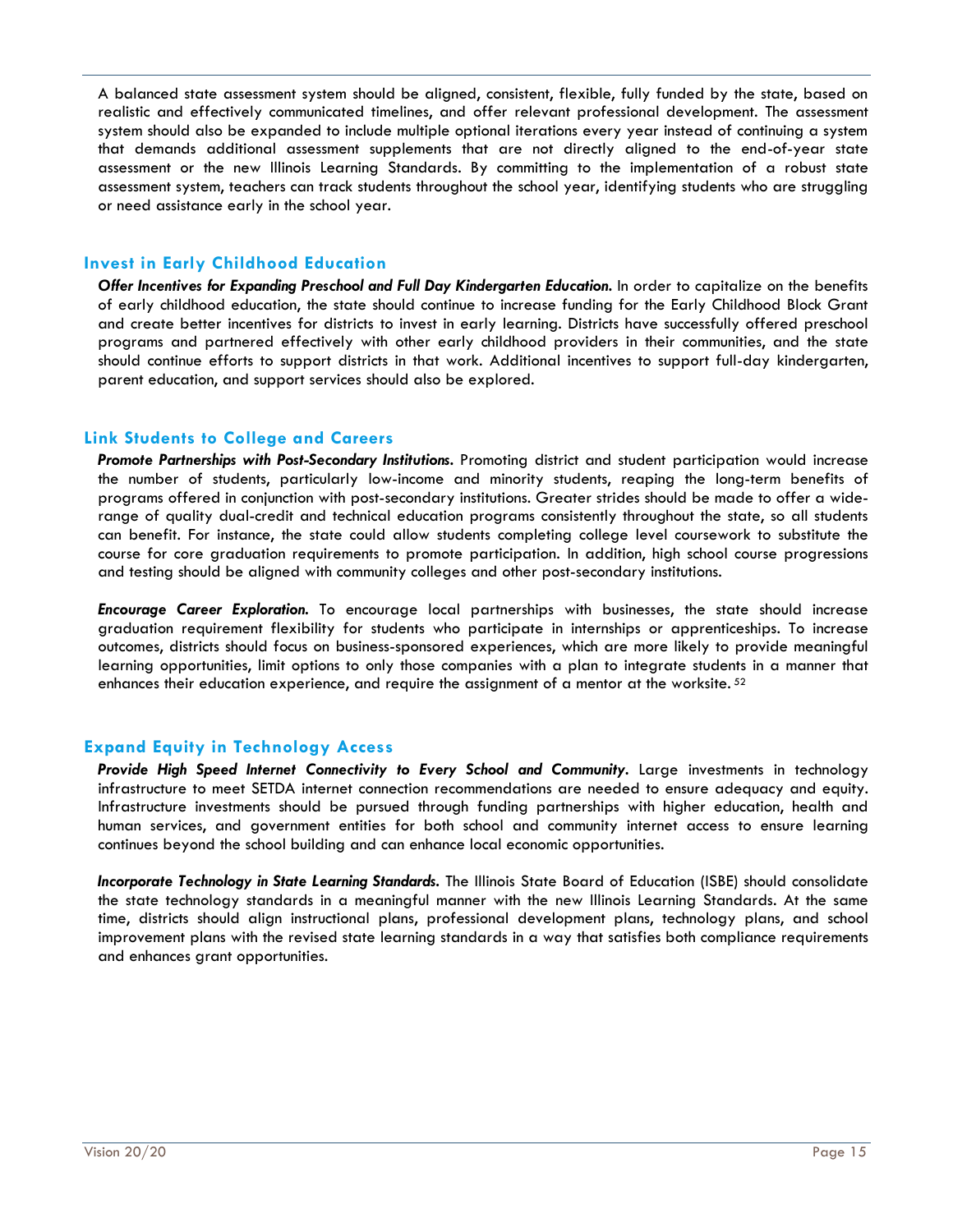## SHARED ACCOUNTABILITY

## **Our Vision for Shared Accountability**

Effective governance structures are essential to ensuring a high quality education enterprise across the state. For governance and accountability systems to be effective there must be a balance between state-mandated oversight structures and local governance. By allowing greater flexibility in local decision-making, individual districts can innovate and best impact student performance. Greater current educator input and representation on the Illinois State Board of Education (ISBE) can support, involve, and advocate for local districts and their students, leading to results-driven legislation and policy that benefits the student learning process.

## **Guiding Principles**

We believe:

- Student learning should be the number one priority of the education system.
- Educators should be held to the highest professional standards and be accountable for student learning.
- Accountability for student learning rests in the local school district.
- Educators' experiences and voices are essential to crafting effective education policy.
- Unfunded state mandates and regulations limit school effectiveness.

## **Rationale**

A majority of Americans believe local governing authorities, versus the state or federal government, should have the largest influence on what public schools teach.<sup>53</sup> Educators work with students every day, teaching students and managing schools. In addition to hands-on work experience, teachers and administrators have completed extensive coursework both prior to and throughout their careers. Among Illinois teachers, sixty-two percent hold a master's degree,<sup>54</sup> and a master's degree is required for nearly all administrator positions.<sup>55</sup> Educators' experience is invaluable to legislators, and they should be consulted in crafting education policy, specifically regarding current strengths and weaknesses of the education system, feasibility, unintended consequences, and implementation planning.

### **What Americans Think** (PDK/Gallup, 2014)

A majority of Americans believe local governing authorities, versus the state or federal government, should have the largest influence on what public schools teach.

Teacher and administrator accountability is an important tool to assist teachers and administrators in continuously improving their profession. However, in order to achieve desired outcomes, accountability must measure districts against historical performance, focusing on continuous improvement versus the comparison of diverse districts to a single standard or to each other. Multiple measures must also be utilized to provide a comprehensive view of performance and take a deeper look at outcomes.<sup>56</sup>

When educator accountability occurs, there is a reduced need for strict oversight. Currently, the state has a large scope of guidelines established for everything from requiring districts to provide drivers' education to requiring the use of upgraded biodiesel fuel and green cleaning products. Mandates and other burdensome regulations necessitate additional cost and bureaucracy for compliance, which may result in decreased resources for student learning. Improved student outcomes and student experiences in the classroom must remain the priority of Illinois' public education system. Any mandate that does not directly support that mission should be reconsidered.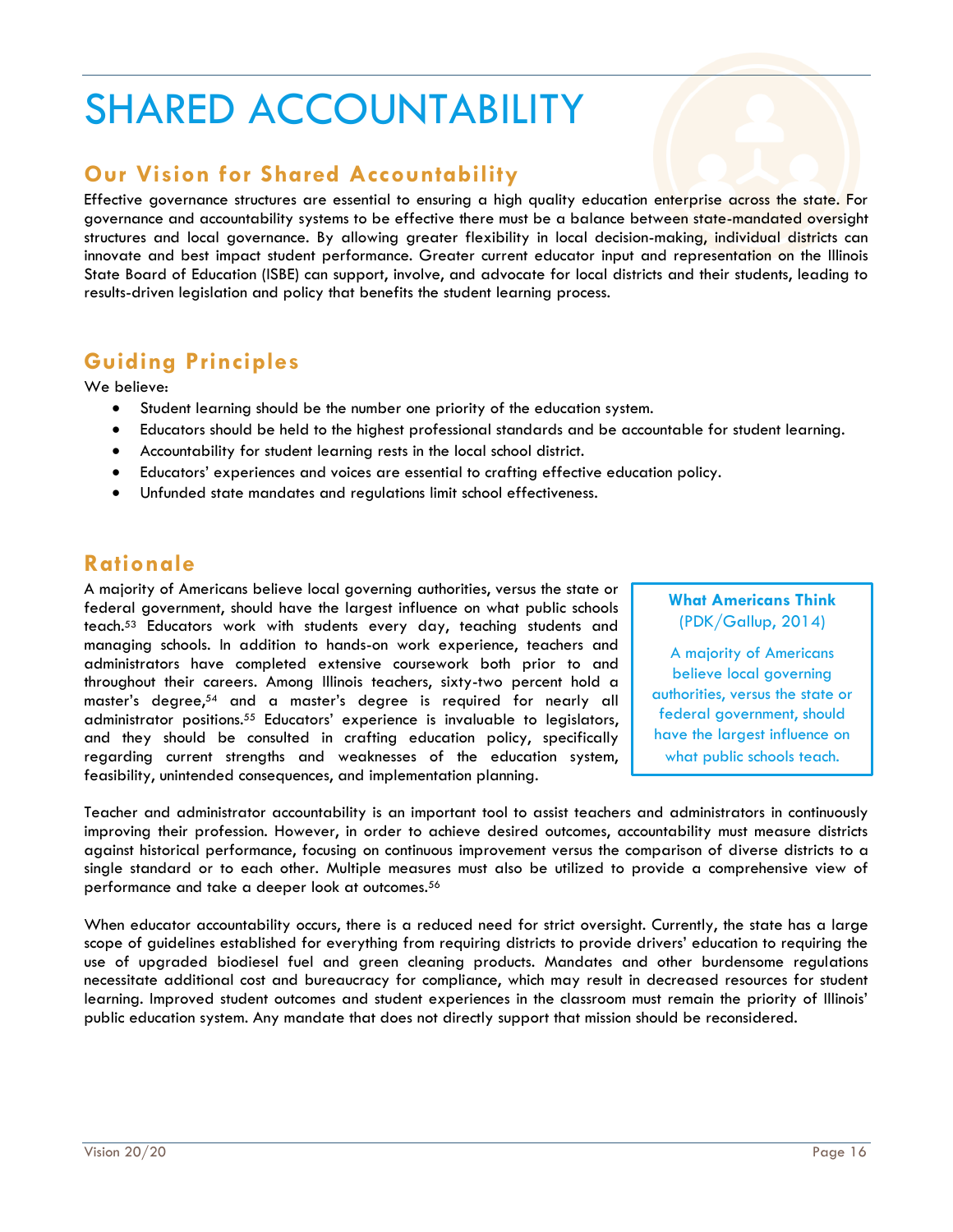### **Recommended State Policy**

### **Expand Educator Role and Responsibility in State Governance**

*Allow Current Educators Representation on the Illinois State Board of Education.* Illinois state policy should be revised to allow current educators to serve on the Illinois State Board of Education (ISBE). Allowing practicing educators to serve on ISBE provides professional expertise that would help guide the implementation of state initiatives and help ensure that oversight and regulatory efforts positively impact student learning.

### **Implement a Differentiated Accountability System**

*Adopt a Differentiated Accountability Model.* The state should adopt a differentiated accountability model to focus on continuous improvement, recognize the diversity of struggling schools, and eliminate achievement gaps across the state. A differentiated accountability model would allow local flexibility, promote shared accountability, and be sensitive to local district improvements.

Multiple measures should be used to develop a dashboard for each district inclusive of student performance, adherence to best practices, and contextual evidence of continuous improvement at the local district level. The dashboard should provide the data necessary to determine the process by which schools and districts are reviewed in an effort to improve student outcomes, close achievement gaps, increase equity, and improve instructional quality. The model should include a series of incentives and disincentives at the district-level based on a district's initial results and subsequent performance.

### **Restructure Mandates**

*Distinguish Between Essential and Discretionary Regulations.* Schools are required to abide by numerous funded and unfunded mandates and regulations. To promote flexibility and local decision-making, as well as address financial and operational hardships, legislative and ISBE regulations should be the subject of renewed discussion to assign mandates into one of two compliance categories:

- Essential (focused primarily on fully funded, federal, student safety, and civil rights related mandates)
- Discretionary (focused primarily on unfunded, non-federal, educational process related mandates)

A task force of broad representation would be assembled to determine the categorization. School districts would be required to conduct board hearings and request input from the public and local bargaining units prior to approving decisions related to discretionary regulations. This process provides transparency and allows local public input and opportunity to respond to any proposed changes in compliance with discretionary regulations. The ISBE/Regional Offices of Education/Intermediate Service Centers Compliance Probe would serve as a tool to review applicable regulations to measure school district accountability and distinguish between essential and discretionary mandates.

Allow Districts to Opt Out of Mandates and Regulations. Legislation should be passed to allow school districts that forego state funding or demonstrate high performance to operate with greater flexibility from state-level regulations, consistent with existing policies and the original intent of charter schools. Legislation should be passed to allow districts that meet the criteria described above to submit a flexibility request. If approved, the district would be granted a four-year opt out from identified mandates consistent with the statutory freedoms afforded to Illinois charter schools. By allowing districts operating without state funds, or exceeding desired student outcomes, to opt out of process-specific mandates, the state can focus on supporting and improving the districts that need assistance the most while reducing state education costs.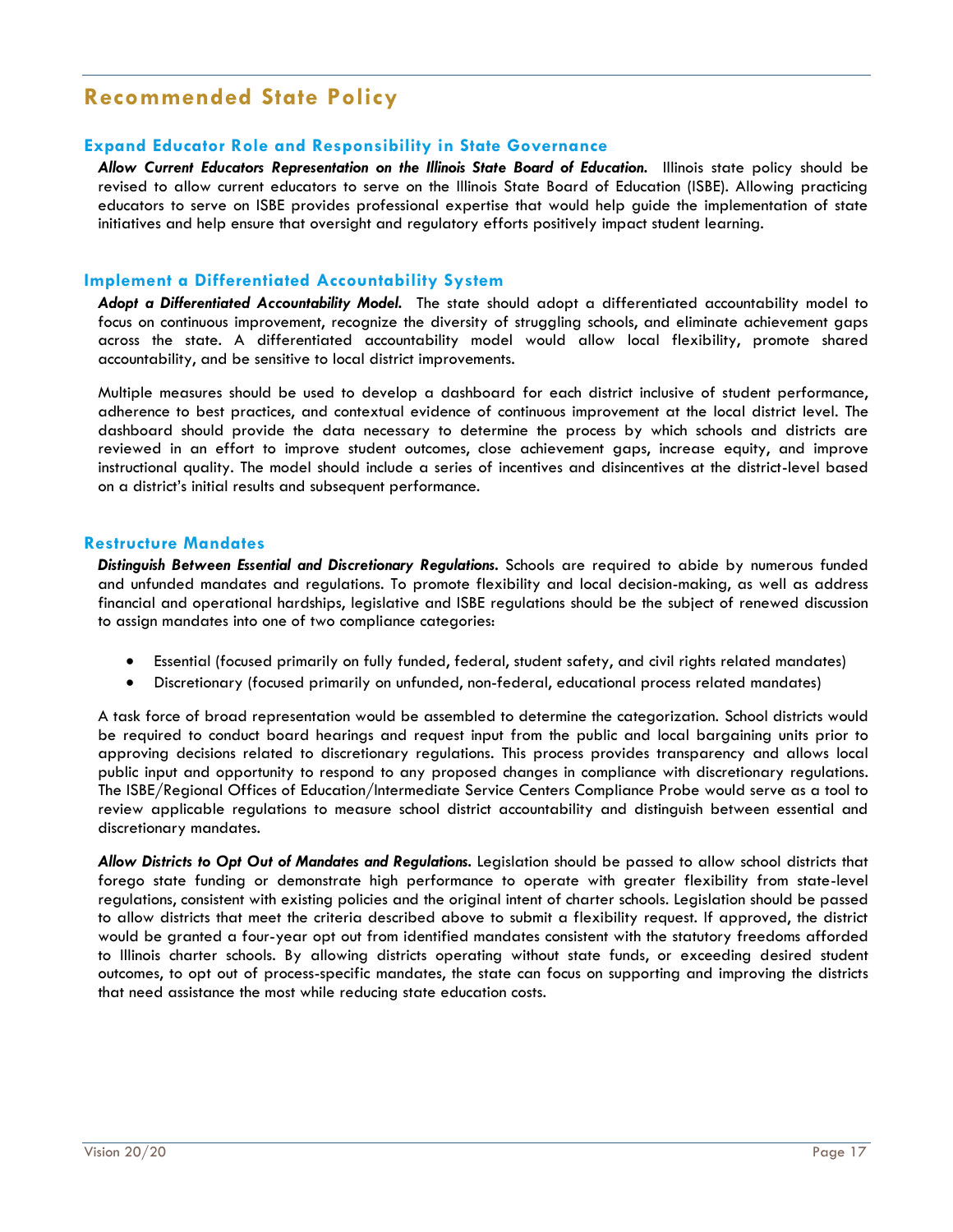## EQUITABLE AND ADEQUATE FUNDING

## **Our Vision for Equitable and Adequate Funding**

Central to the mission of education in our democracy is providing equal educational access and opportunities to all students. To accomplish that end, it is time to update the state's funding system, which cyclically fails to fund our poorest schools. It is our state's moral duty to do all we can to ensure adequate funding is distributed for every student through increased state fiscal stability and greater flexibility in funding decisions based on local need. It is also to our state's economic advantage for its educational systems to develop a highly educated citizenry and a prepared workforce for the future.

## **Guiding Principles**

We believe:

- The distribution of state education funds should be proportional to the percentage of high-need students in each district.
- The state is responsible for equity and adequacy in education funding, ensuring every student across the state a quality educational experience in an instructional setting conducive to learning.
- The "Five Funding Principles" of Adequacy, Simplicity, Transparency, Equity, and Outcomes-Focused (ISBE) are relevant and should be primary considerations in the development of a new funding plan.
- Investing in education now is fundamental to job creation and improving the general state economy, reduces the risk of incarceration, lowers the potential costs of welfare, therefore making it beneficial to all stakeholders including small business, large business, and all taxpayers.
- Providing autonomy and flexibility to local districts allows them to match resources most effectively with local needs.

## **Definitions**

Terms referenced in school funding discussions are often undefined, leading to confusion and varied understanding of intended meaning. To that end, we define the following:

**Adequacy**: Refers to the level of funding sufficient for every child in a school district to have access to a high quality education.

**Equity**: Assumes that every school district will receive adequate funding from a combination of local, state, and federal sources to provide a program of instruction where every child has the access and support to achieve a high quality education. Local support is based on a minimum expectation of taxpayer effort and state support compensates for the difference between the cost of an adequate program and the amount of local support.

**Evidence-Based Funding Model**: Identifies how much money per pupil is needed in each district to educate all students according to research and best practices. To determine this per pupil need, the model:

- Draws from research and evidence-based best practices to identify those educational delivery strategies and their resource needs that are linked to student learning gains
- Attempts to "back" each resource recommendation with references to research and/or best practices
- Draws from several comprehensive school reform models, which are based on research-based practices
- Draws from a synthesis of the best professional judgment panels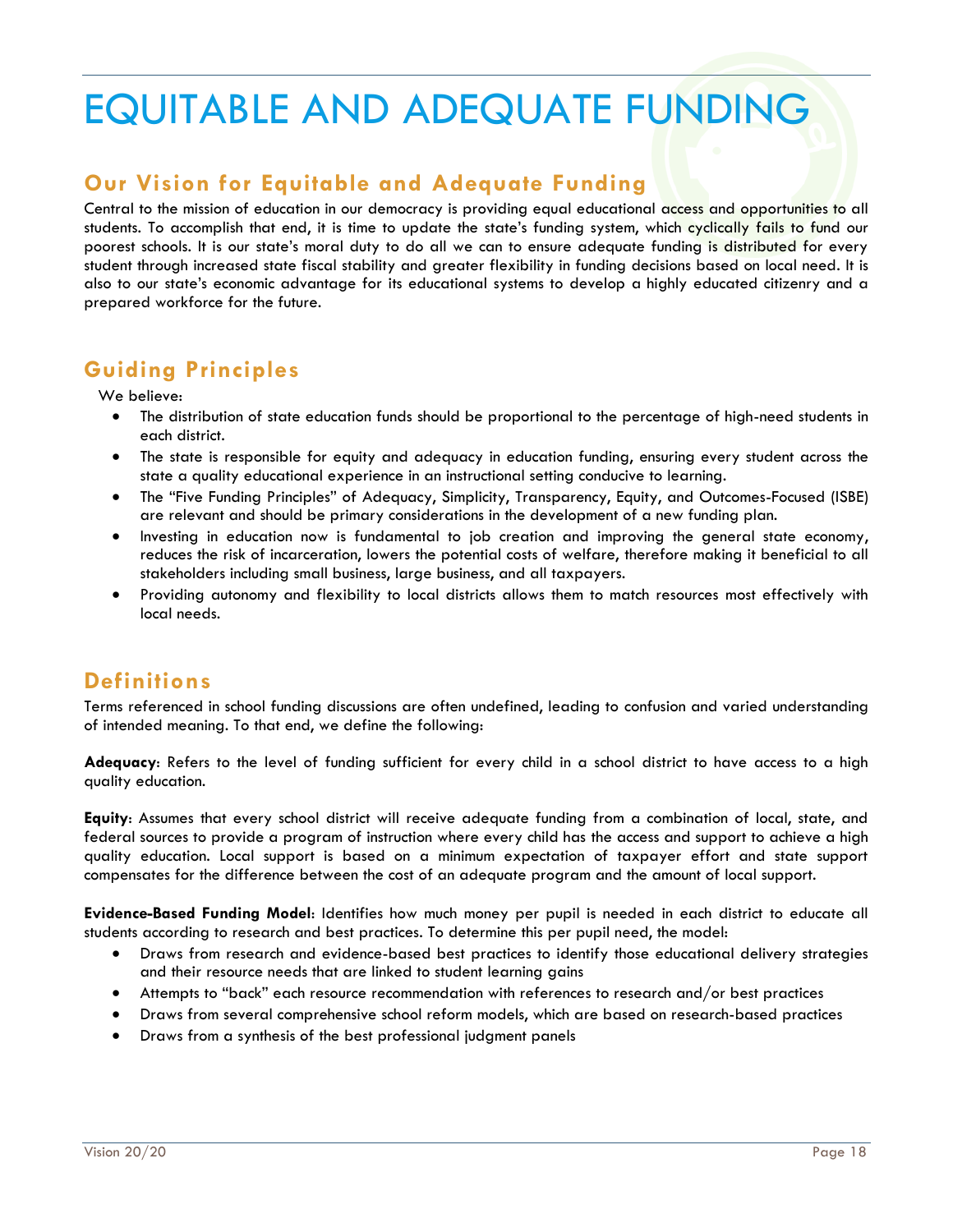### **Rationale**

As an industry, education is one of the largest employers in the state. School leaders run a business, in many cases one of the largest businesses in their communities. At their core, school leaders are business managers as well as educators. School districts are not-for-profit businesses, but still strive for the same goals of all businesses: better outcomes through greater efficiency. Districts need the autonomy and reliable financing to operate effectively according to sound business practices.

### **What Americans Think** (PDK/Gallup, 2014)

Americans consider lack of financial support as the biggest problem facing public schools in their community.

Nationally, Americans consider lack of financial support as the biggest problem facing public schools in their community.<sup>57</sup> Investments in public education not only contribute directly to local economies, but also result in an average ten percent return on investment in income across a student's life.<sup>58</sup> The addition of non-financial benefits to society for each dollar spent on education result in an even greater return on investment. As states across the nation struggle to increase the competiveness of their economies, research indicates expanding access to quality education is the single best thing a state can do to improve their economy, with increases in educational attainment linked to increased worker productivity and a reduction in reliance on state and federal aid.<sup>59</sup>

One funding model that addresses these concerns is the Evidence-Based Model developed as part of the Illinois School Finance Adequacy Study in 2010,<sup>\*</sup> which provides a logical, research-based approach to account for equity in educational funding. The evidence-based model is built to align funding with research-proven techniques for improving student achievement. As a result, the model accounts for diversity in student populations instead of proposing funding guidelines that are consistent across student populations.<sup>60</sup>

Illinois' current financial condition creates a challenge to ensuring adequacy of funding for all Illinois students. Illinois struggles with a structural deficit, meaning costs for basic human services, adjusting only for inflation and population growth, increase at a faster rate than revenues. Therefore, systemic modifications are essential for the sustainability of our state and education system.

## **Recommended State Policy**

### **Fund Education Based on Local Need**

*Adopt an Evidence-Based Funding Model.* An evidence-based funding model, such as the model developed as part of the Illinois School Finance Adequacy Study, takes into account the cost associated with delivering quality, research-based programming, including allotments for teacher salaries and small class sizes. An evidence-based model should be used to assign the appropriate foundation level for each district individually, taking into account geographic conditions and student needs. Fully funding districts based on the model would ensure adequate funding for districts to locally determine and deliver appropriate and effective educational experiences to every student. For greatest efficiency, districts should be allowed flexibility to allocate state funds throughout their local district allowing them to better align resources to student needs. Resource accountability and transparency are also achievable with this model, especially for districts that have high student needs and do not produce adequate student outcomes or maintain financial stability.

l

The Illinois School Finance Adequacy Study Evidenced-Based Model incorporates the following research-based elements in their calculations: specialist teachers (20 percent of number of core teachers for elementary and middle, 33 percent for high school), instructional facilitators (1 per 200 students), summer school and extended day class size (15:1 for half the number of low income students), regular school day class size (15:1 for K-3, 25:1 for 4-12, and 7:1 for alternative and small schools), tutors (minimum of 1 or 1 for every 100 low income students), English Language Learner (ELL) teachers (1 per 100 ELL students), special education teachers (1 per 150 students), special education aides (0.5 per 150 students), one principal, one assistant principal, one secretary, clerical staff (1 per elementary and middle, 3 per high school), non-instructional aides (2 per elementary and middle, 3 per high school), guidance counselors (1 per 250 students in middle and high school), pupil support staff (1 per 100 low income students), one library and media tech (1 per 600 students above 1,000). In addition, money is set aside for supplies, technology, student activities, gifted and talented education, professional development, assessments, and central office costs on a per student basis.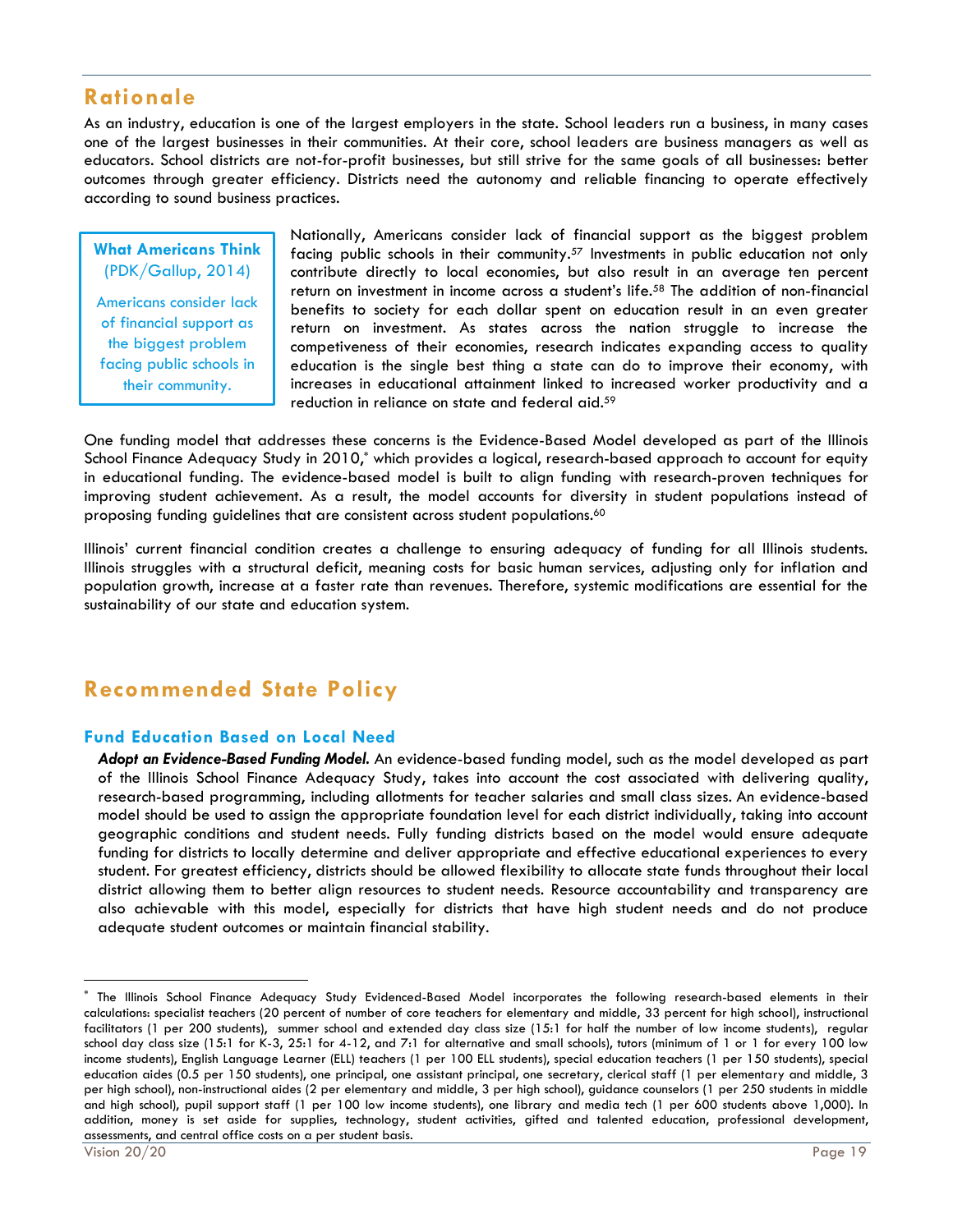### **Stabilize State Funding for Education**

*Enhance State Spending.* Enhanced state funding should be identified and secured to meet the needs of students and the continually expanding services that public schools are counted on to deliver. Educational leaders understand school finances can only be healthy with state assistance and that providing adequate and equitable school funding for children is a primary responsibility of state government. At the same time, districts should continue to pursue efficiencies, including but not limited to shared service agreements and other cooperative arrangements.

*Restructure State Revenues to Match the 21st Century Economy.* Revisions to the current state revenue structure are necessary to match our 21<sup>st</sup> century economy, better serve all Illinois taxpayers, and ensure sufficient funding for education. Legislation should be passed to both eliminate the Illinois state deficit and provide necessary funds for essential services, including education.

### **Enhance District Flexibility to Increase Financial Efficiency**

*Create a Two-Year Funding Cycle with Year Ahead Budgeting.* In the spirit of shared interest and to support longrange planning, Illinois school districts support a two-year budget cycle. Public schools desire the ability to function according to sound business practices. Education has been forced by the state budgeting process to make expenditure decisions before state funding decisions are final. State budgeting has to support local decision-making, especially in regards to personnel decisions, which account for 80 percent of district budgets.

The origin of the budget should begin with an adequate funding level. Creating a two-year funding cycle increases fund stability from year-to-year while reducing state bureaucracy. Once solvency and appropriate budgeting are achieved, the state should provide "year ahead budgeting," so districts can plan two years into the future when budgeting and allocating funds for programs and personnel.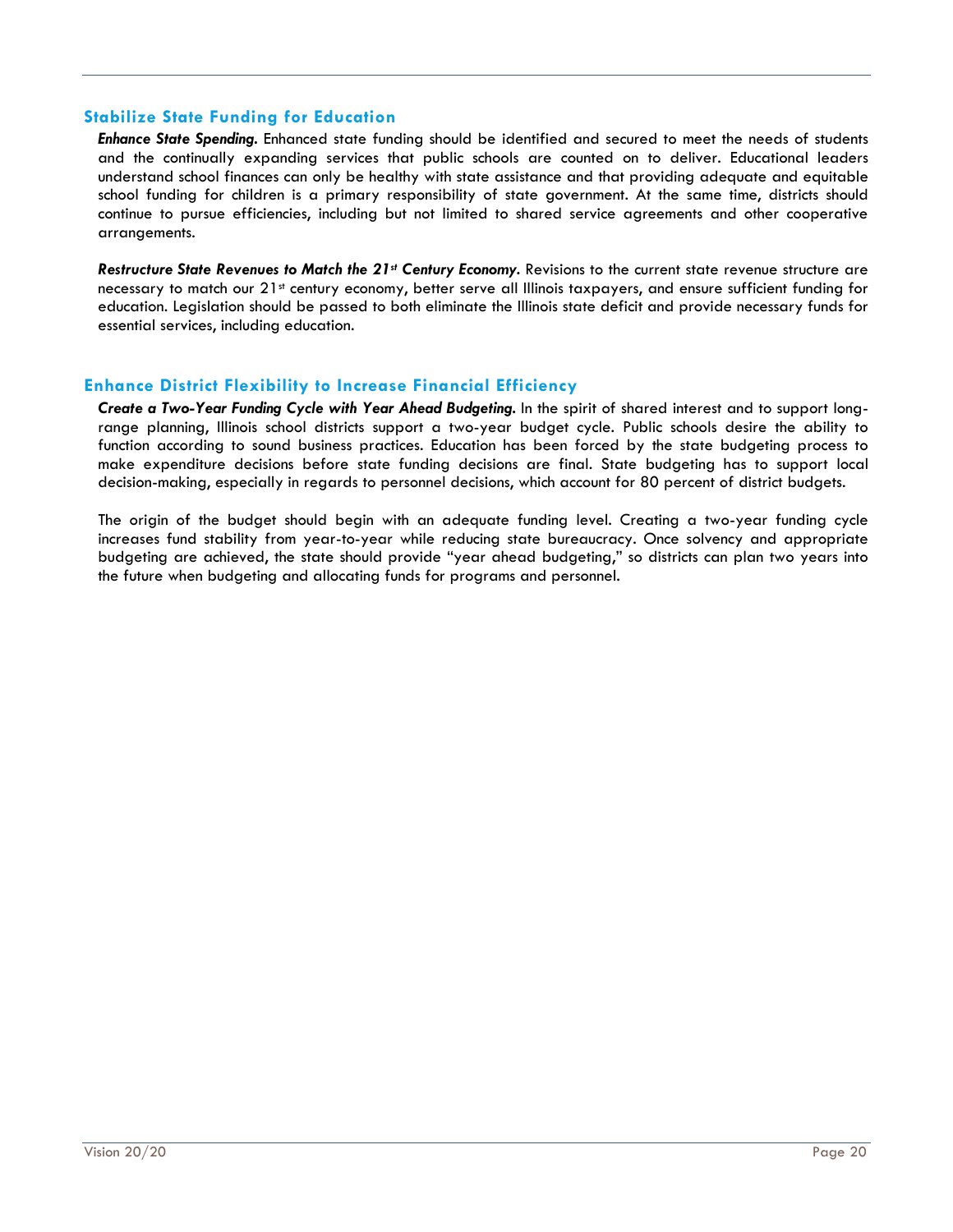## MOVING FORWARD

Vision 20/20 is a process that will lead to meaningful and lasting change by serving as a blueprint for public education policy and is intended to be a decision-making framework to guide ongoing advocacy and align public educators around a common vision for the future. In collaboration with lawmakers and other stakeholders, the policies outlined in this document can be enacted as part of a continuous improvement process to improve the education experiences and outcomes of all Illinois students for the benefit of the entire state of Illinois.

## **Vision 20/20 is a long-term plan that challenges the State Legislature and Governor, along with all stakeholders, to take action to fulfill the promise of public education in Illinois by the year 2020.**

For more information about the Vision 20/20 Initiative please visit [http://www.illinoisvision2020.org](http://www.illinoisvision2020.org/)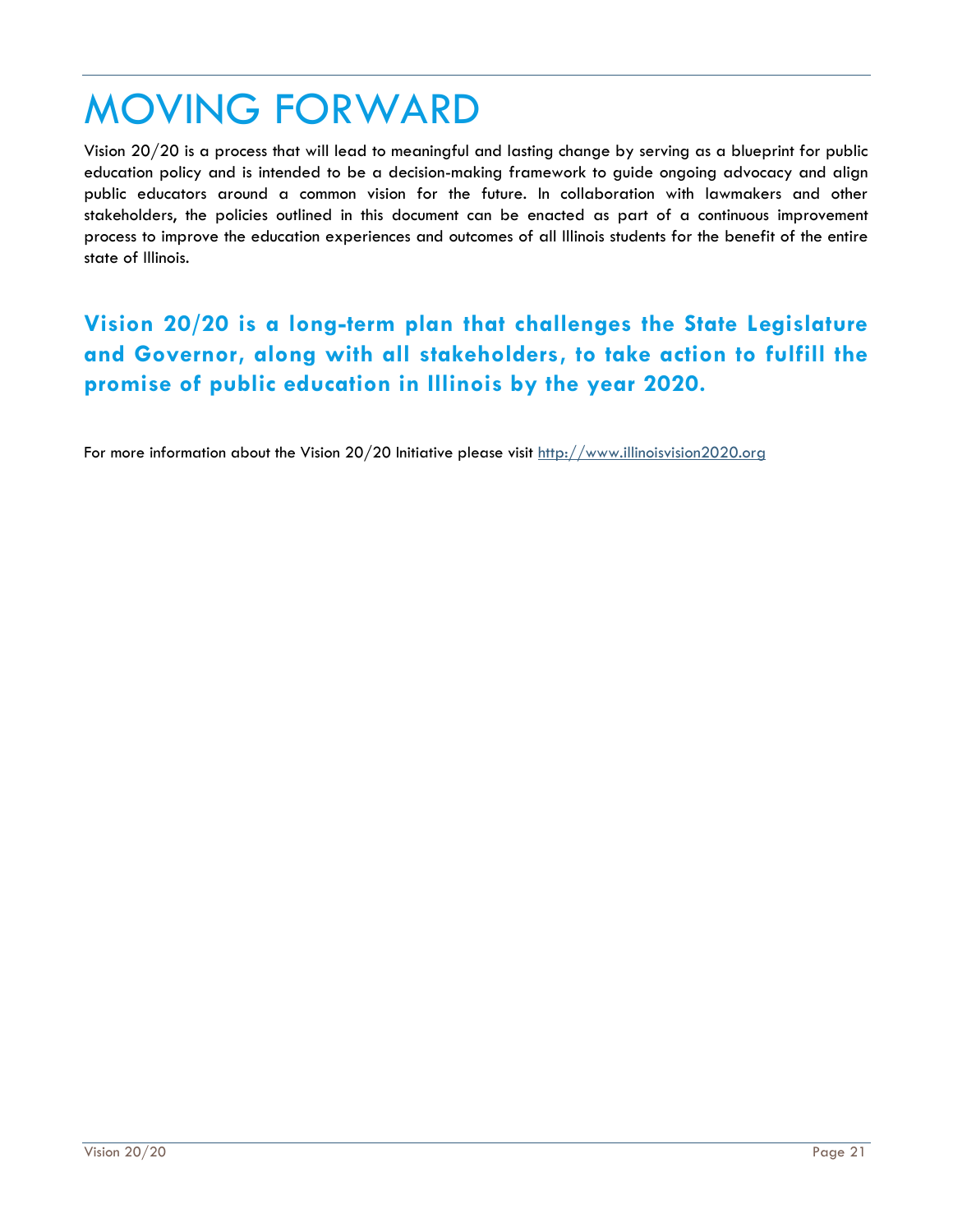<sup>2</sup> National Center for Education Statistics. (2013). *National Assessment of Educational Progress (NAEP) raw data.* Retrieved from <http://nces.ed.gov/nationsreportcard/naepdata/>

- <sup>7</sup> ACT. (2014). *2014 ACT National and State Scores*. Retrieved from<http://www.act.org/newsroom/data/2014/states.html>
- <sup>8</sup> ACT. (2014). *ACT Profile Report – Illinois*. Retrieved from <http://www.act.org/newsroom/data/2014/pdf/profile/Illinois.pdf>

<sup>11</sup> ACT. (2014). *ACT National and State Scores*. Retrieved from<http://www.act.org/newsroom/data/>

- <sup>13</sup> U.S. Department of Education, National Center for Education Statistics, Common Core of Data. (2013). *National Public Education Financial Survey, 2010-11 raw data.*
- <sup>14</sup> Fritts, J. B. (2012). *Essentials of Illinois School Finance*. Springfield, IL: Illinois Association of School Boards.
- <sup>15</sup> Education Funding Advisory Board. (2013). *Illinois Education Funding Recommendations.* Retrieved from <http://www.isbe.net/EFAB/pdf/final-report-01-13.pdf>
- <sup>16</sup> Illinois State Board of Education. (2014). *Fiscal Year 2015 Proposed Budget*. Retrieved from <http://www.isbe.net/budget/fy15/FY15-budget-book.pdf>
- <sup>17</sup> See note 16 above.
- <sup>18</sup> Analysis of Illinois State Board of Education. (2013). *2012-2013 report card raw data.*
- <sup>19</sup> See note 18 above.
- <sup>20</sup> McKinsey and Company (2009). *The economic impact of the achievement gap in america's schools*. Retrieved from [http://mckinseyonsociety.com/downloads/reports/Education/achievement\\_gap\\_report.pdf](http://mckinseyonsociety.com/downloads/reports/Education/achievement_gap_report.pdf)
- <sup>21</sup> Ferguson, R. & Brown, J. (2000). Certification test scores, teacher quality, and student achievement*.* In Grissmer, D.W. & Ross, M. J. (Eds.), *Analytic Issues in the Assessment of Student Achievement,* (131-156). U.S. Department of Education. Washington, D.C.: National Center for Education Statistics.
- <sup>22</sup> U.S. Department of Education, National Center for Education Statistics, Digest of Education Statistics. (2014). *Table 203.50 Enrollment and percentage distribution of enrollment in public elementary and secondary schools, by race/ethnicity and region: Selected years, fall 1995 through fall 2023.*
- <sup>23</sup> Phi Delta Kappa International. (2013). *PDK/Gallup Poll*. Retrieved from [http://pdkintl.org/noindex/2013\\_PDKGallup.pdf](http://pdkintl.org/noindex/2013_PDKGallup.pdf)
- <sup>24</sup> Goldring, R., Taie, S., Riddles, M., & Owens, C. (2014). *Teacher attrition and mobility: Results from the 2012-13 teacher follow-up survey.* U.S. Department of Education. Washington, D.C.: National Center for Education Statistics.
- <sup>25</sup> See note 18 above.
- <sup>26</sup> Jianping, S. (1998). Alternative certification, minority teachers, and urban education. *Education and Urban Society, 31(*1), 30-41.
- <sup>27</sup> The National Collaborative on Diversity in the Teaching Force. (2004). *Assessment of diversity in america's teaching force: A call to action*. Retrieved from<http://www.ate1.org/pubs/uploads/diversityreport.pdf>
- <sup>28</sup> Asia Society and CCSSO. (2010). *International perspectives on U.S. education policy and practices: What we can learn from high performing nations*. Retrieved from<http://asiasociety.org/files/pdf/learningwiththeworld.pdf>
- <sup>29</sup> Odell, S. J. & Ferraro, D. P. (1992). Teacher mentoring and teacher retention. *Journal of Teacher Education, 42,* 200-204.
- <sup>30</sup> Humphrey, D. C., Wechsler, M. E., & Hough, H. J. (2008). Characteristics of effective alternative teacher certification programs. *Teacher College Record, 110*(1), 1-63.
- <sup>31</sup> Garet, M. S., Porter, A. C., Desimone, L., Birman B. F., & Yoon, K. S. (2001). What makes professional development effective? Results from a national sample of teachers. *American Educational Research Journal, 38*(5), 915-945.
- <sup>32</sup> Zill, N. & West, J. (2001). *Entering kindergarten: Findings from the condition of education 2000.* U.S. Department of Education. Washington, D.C.: National Center for Education Statistics.
- 33 Zins, J. E., Bloodworth, M. R., Weissberg, R. P., & Walberg, H. J. (2007). The scientific base linking social and emotional learning to school success. *Journal of Educational and Psychological Consultation*, *17*(2-3), 191-210.
- 34 Chirkov, V. I., & Ryan, R. M. (2001). Parent and teacher autonomy-support in Russian and U. S. adolescents common effects on well-being and academic motivation. *Journal of Cross-Cultural Psychology*, *32*(5), 618-635.
- <sup>35</sup> Niemic, C. & Ryan, R. (2009). Autonomy, competence, and relatedness in the classroom: Applying self-determination theory to educational practice. *Theory and Research in Education, 7*(2), 133-144.
- <sup>36</sup> Becker, B. E., & Luthar, S. S. (2002). Social-emotional factors affecting achievement outcomes among disadvantaged students: Closing the achievement gap. *Educational Psychologist*, *37*(4), 197-214.

 $\overline{a}$ <sup>1</sup> ECRA Group, Inc. (2013). *IASA vision 20/20 initiative: 2013 survey raw data.*

<sup>&</sup>lt;sup>3</sup> See note 2 above.

<sup>4</sup> See note 2 above.

<sup>5</sup> Snyder, T. D., & Dillow, S. A. (2013). *Digest of Education Statistics 2012.* U.S. Department of Education. Washington, D.C.: National Center for Education Statistics.

<sup>6</sup> U.S. Census Bureau. (2012). *Table DP02: Selected social characteristics in the United States.* Retrieved from [http://factfinder2.census.gov](http://factfinder2.census.gov/)

<sup>&</sup>lt;sup>9</sup> See note 8 above.

<sup>&</sup>lt;sup>10</sup> See note 7 above.

<sup>&</sup>lt;sup>12</sup> See note 11 above.